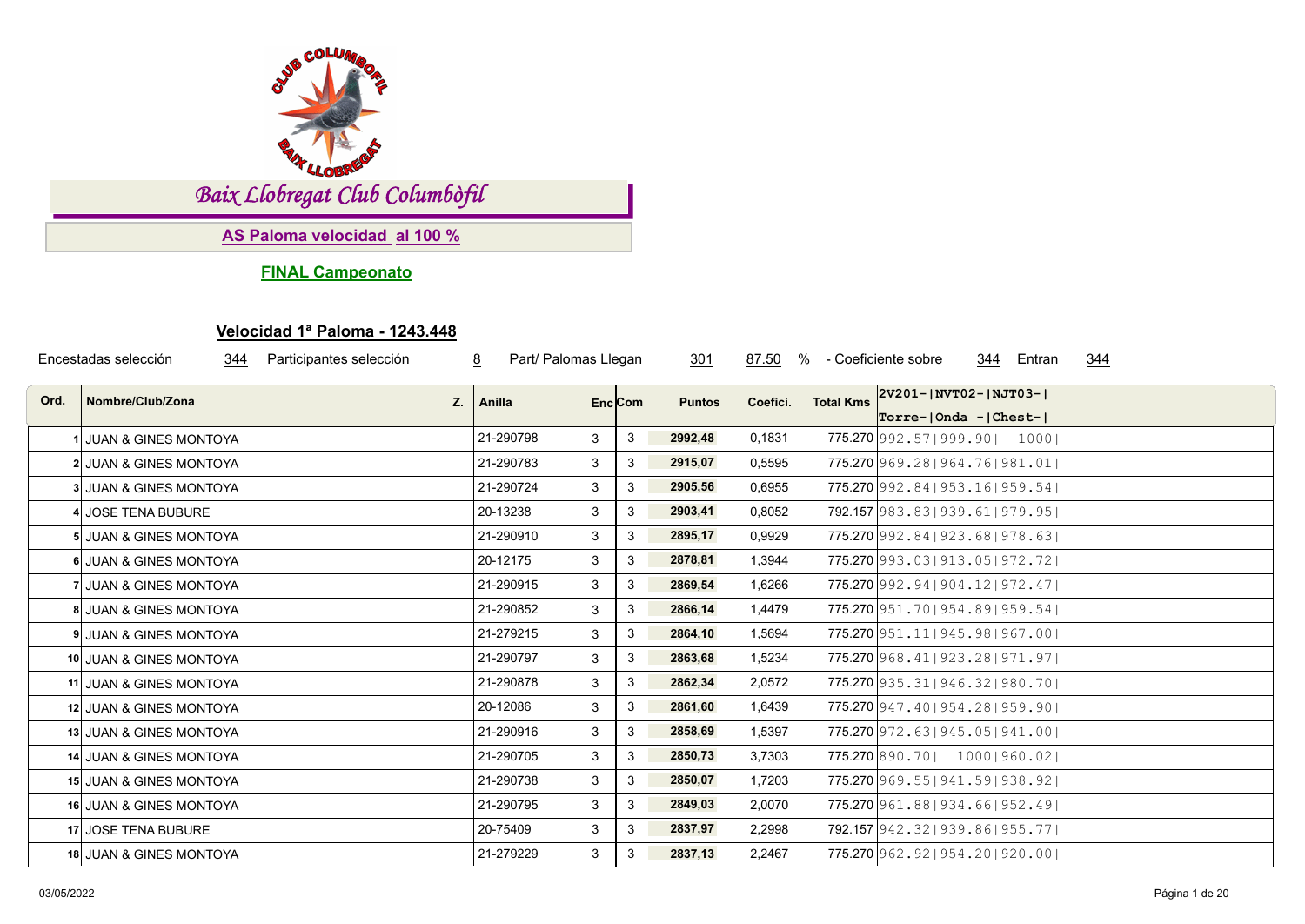| Ord. | Nombre/Club/Zona             | $Z_i$   Anilla |   | Enc <sub>i</sub> Com | <b>Puntos</b> | Coefici. | <b>Total Kms</b> | 2V201- NVT02- NJT03-                |
|------|------------------------------|----------------|---|----------------------|---------------|----------|------------------|-------------------------------------|
|      |                              |                |   |                      |               |          |                  | $ Torre- Onda -  Chest- $           |
|      | 19 JUAN & GINES MONTOYA      | 21-290838      | 3 | 3                    | 2834,09       | 2,9675   |                  | 775.270 928.98   969.91   935.19    |
|      | 20 JUAN & GINES MONTOYA      | 21-290948      | 3 | $\mathbf{3}$         | 2832,57       | 2,2340   |                  | 775.270 951, 78   923, 04   957, 73 |
|      | 21 JUAN & GINES MONTOYA      | 21-290793      | 3 | $\mathbf{3}$         | 2831,89       | 2,4070   |                  | 775.270 947.23   952.13   932.51    |
|      | 22 JOSE TENA BUBURE          | 21-291817      | 3 | 3                    | 2830,80       | 3,3213   |                  | 792.157 900.11   953.24   977.43    |
|      | 23 JUAN & GINES MONTOYA      | 21-290884      | 3 | 3                    | 2822,47       | 2,9630   |                  | 775.270 928.41   941.50   952.54    |
|      | 24 JUAN & GINES MONTOYA      | 21-279270      | 3 | 3                    | 2821,22       | 2,7195   |                  | 775.270 946.23   934.91   940.08    |
|      | 25 JUAN & GINES MONTOYA      | 20-12027       | 3 | 3                    | 2818,09       | 2,6893   |                  | 775.270 961.44   917.42   939.21    |
|      | 26 JUAN & GINES MONTOYA      | 21-290832      | 3 | 3                    | 2815,57       | 3,0651   |                  | 775.270 921.46   941.67   952.43    |
|      | 27 JUAN & GINES MONTOYA      | 21-290914      | 3 | $\mathbf{3}$         | 2815,24       | 2,6694   |                  | 775.270 951.44   903.89   959.90    |
|      | 28 JOSE TENA BUBURE          | 20-13259       | 3 | 3                    | 2813,52       | 2,8073   |                  | 792.157 950.64   946.21   916.66    |
|      | 29 JUAN & GINES MONTOYA      | 21-290949      | 3 | $\mathbf{3}$         | 2812,19       | 3,1000   |                  | 775.270 929.06   923.52   959.60    |
|      | 30 JUAN & GINES MONTOYA      | 21-290782      | 3 | 3                    | 2809,68       | 3,0836   |                  | 775.270 947.06   977.47   885.14    |
|      | 31 JUAN & GINES MONTOYA      | 21-290861      | 3 | 3                    | 2807,96       | 3,3073   |                  | 775.270 908.01   918.29   981.64    |
|      | 32 JUAN & GINES MONTOYA      | 20-12026       | 3 | 3                    | 2806,94       | 2,8815   |                  | 775.270 948.24   941.00   917.69    |
|      | 33 JUAN & GINES MONTOYA      | 21-279253      | 3 | $\mathbf{3}$         | 2801,71       | 3,0740   |                  | 775.270 968.93   892.86   939.90    |
|      | 34 JUAN & GINES MONTOYA      | 21-290702      | 3 | 3                    | 2800,40       | 4,1667   |                  | 775.270 892.33   934.91   973.15    |
|      | 35 JUAN & GINES MONTOYA      | 21-279255      | 3 | $\mathbf{3}$         | 2795,06       | 3,3730   |                  | 775.270 943.22   934.91   916.92    |
|      | <b>36 JOSE TENA BUBURE</b>   | 20-13206       | 3 | 3                    | 2791,87       | 3,6080   |                  | 792.157 941, 28   902, 03   948, 55 |
|      | 37 JUAN & GINES MONTOYA      | 21-290906      | 3 | 3                    | 2790,66       | 4,1514   |                  | 775.270 899.01   951.44   940.19    |
|      | 38 JUAN & GINES MONTOYA      | 21-290945      | 3 | 3                    | 2789,54       | 3,4589   |                  | 775.270 969.81   861.56   958.15    |
|      | 39 JUAN & GINES MONTOYA      | 21-290859      | 3 | 3                    | 2783,10       | 3,5597   |                  | 775.270 947.40   903.96   931.72    |
|      | 40 JESUS MONTUENGA MARTINEZ  | 21-291115      | 3 | 3                    | 2778,79       | 3,9392   |                  | 768.739 942.24   900.03   936.50    |
|      | 41 JUAN & GINES MONTOYA      | 19-14218       | 3 | 3                    | 2778,61       | 4,1146   |                  | 775.270 906.70   930.37   941.52    |
|      | 42 JOSE TENA BUBURE          | 19-15330       | 3 | 3                    | 2776,47       | 3,9182   |                  | 792.157 947.03   879.66   949.76    |
|      | 43 MANUEL RODRIGUEZ CORRALES | 20-313681      | 3 | $\mathbf{3}$         | 2774,53       | 4,3139   |                  | 783.604 904.93 924.07 945.52        |
|      | 44 JUAN & GINES MONTOYA      | 21-279222      | 3 | 3                    | 2772,54       | 4,4101   |                  | 775.270 906.55   934.49   931.49    |
|      | 45 JOSE TENA BUBURE          | 20-13226       | 3 | 3                    | 2769,59       | 4,2134   |                  | 792.157 950.72   822.98   995.88    |
|      | 46 JUAN & GINES MONTOYA      | 21-290765      | 3 | $\mathbf{3}$         | 2768,81       | 3,8682   |                  | 775.270 942.98   904.04   921.78    |
|      | 47 JUAN & GINES MONTOYA      | 21-279263      | 3 | $\mathbf{3}$         | 2764,48       | 4,6283   |                  | 775.270 904.71   954.46   905.30    |
|      | 48 JUAN & GINES MONTOYA      | 21-290839      | 3 | $\mathbf{3}$         | 2758,05       | 4,5570   |                  | 775.270 939.58   877.63   940.83    |
|      | 49 JOSE TENA BUBURE          | 20-14578       | 3 | 3                    | 2753,16       | 4,9412   |                  | 792.157 894.40   935.45   923.29    |
|      | 50 JUAN & GINES MONTOYA      | 21-290764      | 3 | 3                    | 2752,09       | 4,6637   |                  | 775.270 939.50   872.04   940.54    |
|      | 51 JESUS MONTUENGA MARTINEZ  | 21-290976      | 3 | $\mathbf{3}$         | 2748,93       | 3,9025   |                  | 768.739 951.81   915.08   882.02    |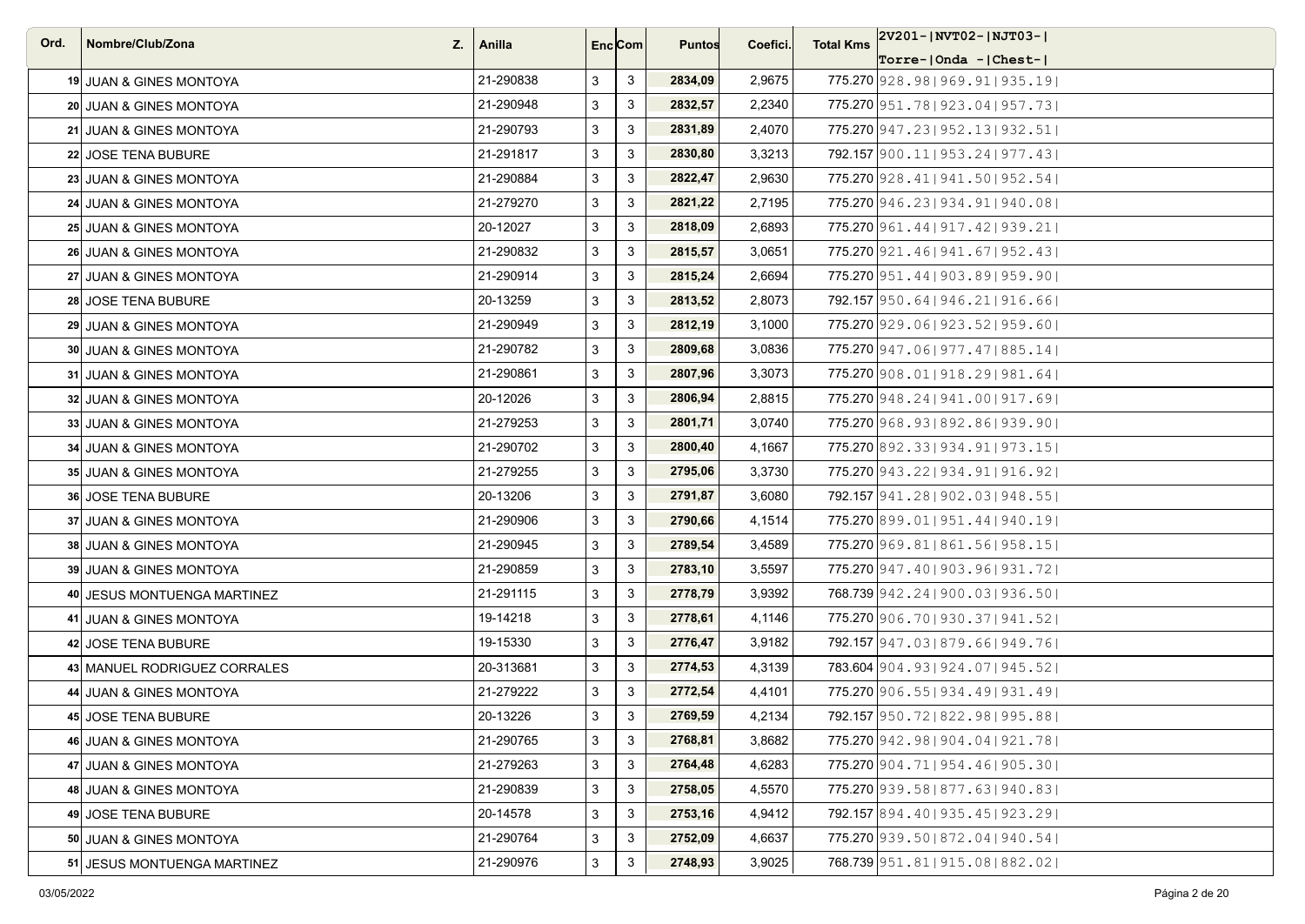| Ord. | Nombre/Club/Zona            | $Z_i$   Anilla |              | Enc <sub>i</sub> Com | <b>Puntos</b> | Coefici. | <b>Total Kms</b> | 2V201- NVT02- NJT03-                |
|------|-----------------------------|----------------|--------------|----------------------|---------------|----------|------------------|-------------------------------------|
|      |                             |                |              |                      |               |          |                  | $ Torre- Onda -  Chest- $           |
|      | 52 JUAN & GINES MONTOYA     | 21-290942      | 3            | 3                    | 2748,73       | 4,7476   |                  | 775.270 908.32   882.18   958.21    |
|      | 53 JUAN & GINES MONTOYA     | 21-290952      | 3            | $\mathbf{3}$         | 2747,82       | 4,7387   |                  | 775.270 942.98   889.40   915.43    |
|      | 54 JUAN & GINES MONTOYA     | 21-279235      | 3            | $\mathbf{3}$         | 2747,11       | 4,4971   |                  | 775.270 943.31   871.10   932.68    |
|      | 55 JOSE TENA BUBURE         | 21-291624      | 3            | 3                    | 2738,12       | 5,6438   |                  | 792.157 881.48   892.33   964.29    |
|      | 56 JUAN & GINES MONTOYA     | 20-12025       | 3            | 3                    | 2735,61       | 5,6363   |                  | 775.270 894.20   900.11   941.29    |
|      | 57 JUAN & GINES MONTOYA     | 20-12436       | 3            | 3                    | 2733,32       | 5,5815   |                  | 775.270 885.69   930.04   917.58    |
|      | 58 JUAN & GINES MONTOYA     | 21-290781      | 3            | 3                    | 2732,38       | 2,9461   |                  | 775.270 992.57   964.68   775.12    |
|      | 59 JOSE TENA BUBURE         | 20-14214       | 3            | 3                    | 2720,64       | 5,5158   |                  | 792.157 907.47   903.62   909.54    |
|      | 60 JUAN & GINES MONTOYA     | 21-290926      | 3            | $\mathbf{3}$         | 2719,00       | 5,8752   |                  | 775.270 905.01   881.52   932.45    |
|      | 61 JUAN & GINES MONTOYA     | 18-12102       | 3            | 3                    | 2717,46       | 5,1993   |                  | 775.270 907.32   926.12   884.01    |
|      | 62 JUAN & GINES MONTOYA     | 20-12194       | 3            | $\mathbf{3}$         | 2716,51       | 5,7716   |                  | 775.270 938.84   862.06   915.60    |
|      | 63 JOSE TENA BUBURE         | 20-14226       | 3            | 3                    | 2713,66       | 6,2229   |                  | 792.157 856.88   903.39   953.37    |
|      | 64 JOSE TENA BUBURE         | 21-291632      | 3            | 3                    | 2703,05       | 6,4819   |                  | 792.157 892.36 873.60 937.07        |
|      | 65 JUAN & GINES MONTOYA     | 19-14041       | $\mathbf{3}$ | $\mathbf{3}$         | 2698,85       | 6,3818   |                  | 775.270 905.01   862.62   931.21    |
|      | 66 JUAN & GINES MONTOYA     | 21-290771      | 3            | $\mathbf{3}$         | 2697,50       | 5,1483   |                  | 775.270 928.73   918.21   850.54    |
|      | 67 JOSE TENA BUBURE         | 21-291644      | 3            | 3                    | 2696,72       | 4,9867   |                  | 792.157 962.29   768.80   965.61    |
|      | 68 JOSE TENA BUBURE         | 21-291610      | 3            | $\mathbf{3}$         | 2695,37       | 5,0469   |                  | 792.157 940.15   911.34   843.87    |
|      | 69 JUAN & GINES MONTOYA     | 21-290941      | 3            | 3                    | 2688,72       | 6,3870   |                  | 775.270 833, 40   913, 84   941, 46 |
|      | 70 JUAN & GINES MONTOYA     | 21-290808      | 3            | 3                    | 2680,80       | 7,2651   |                  | 775.270 842.72   857.43   980.63    |
|      | 71 JUAN & GINES MONTOYA     | 21-279228      | 3            | 3                    | 2677,37       | 7,1834   |                  | 775.270 865.28 870.38 941.70        |
|      | 72 JUAN & GINES MONTOYA     | 21-290708      | 3            | 3                    | 2677,06       | 6,5123   |                  | 775.270 803.01   952.82   921.22    |
|      | 73 JUAN & GINES MONTOYA     | 21-290883      | 3            | 3                    | 2675,80       | 7,3164   |                  | 775.270 865.77 888.57   921.45      |
|      | 74 JOSE TENA BUBURE         | 21-291645      | 3            | 3                    | 2670,86       | 7,4553   |                  | 792.157 894.10   859.59   917.14    |
|      | <b>75 JOSE TENA BUBURE</b>  | 21-291606      | 3            | 3                    | 2667,35       | 6,7375   |                  | 792.157 912.21   837.82   917.31    |
|      | 76 JUAN & GINES MONTOYA     | 18-12008       | 3            | $\mathbf{3}$         | 2665,98       | 6,8764   |                  | 775.270 865.21   935.16   865.60    |
|      | 77 JUAN & GINES MONTOYA     | 21-290854      | 3            | 3                    | 2657,03       | 6,5644   |                  | 775.270 937.11   829.83   890.08    |
|      | 78 JESUS MONTUENGA MARTINEZ | 21-291108      | 3            | 3                    | 2655,95       | 7,3351   |                  | 768.739 827.33   873.99   954.62    |
|      | 79 JUAN & GINES MONTOYA     | 21-279223      | 3            | $\mathbf{3}$         | 2654,51       | 7,8405   |                  | 775.270 863.67   869.88   920.95    |
|      | 80 JUAN & GINES MONTOYA     | 21-279214      | 3            | $\mathbf{3}$         | 2650,83       | 6,7911   |                  | 775.270 785.62   918.13   947.06    |
|      | 81 JUAN & GINES MONTOYA     | 21-290775      | 3            | $\mathbf{3}$         | 2650,57       | 7,3272   |                  | 775.270 834.83   904.43   911.29    |
|      | 82 JUAN & GINES MONTOYA     | 21-290790      | 3            | 3                    | 2650,14       | 7,6442   |                  | 775.270 846.72 899.49 903.91        |
|      | 83 JUAN & GINES MONTOYA     | 21-290778      | 3            | 3                    | 2647,97       | 7,7545   |                  | 775.270 845.85 864.39 937.71        |
|      | 84 JUAN & GINES MONTOYA     | 21-290812      | 3            | $\mathbf{3}$         | 2646,09       | 6,9183   |                  | 775.270 787.99   917.26   940.83    |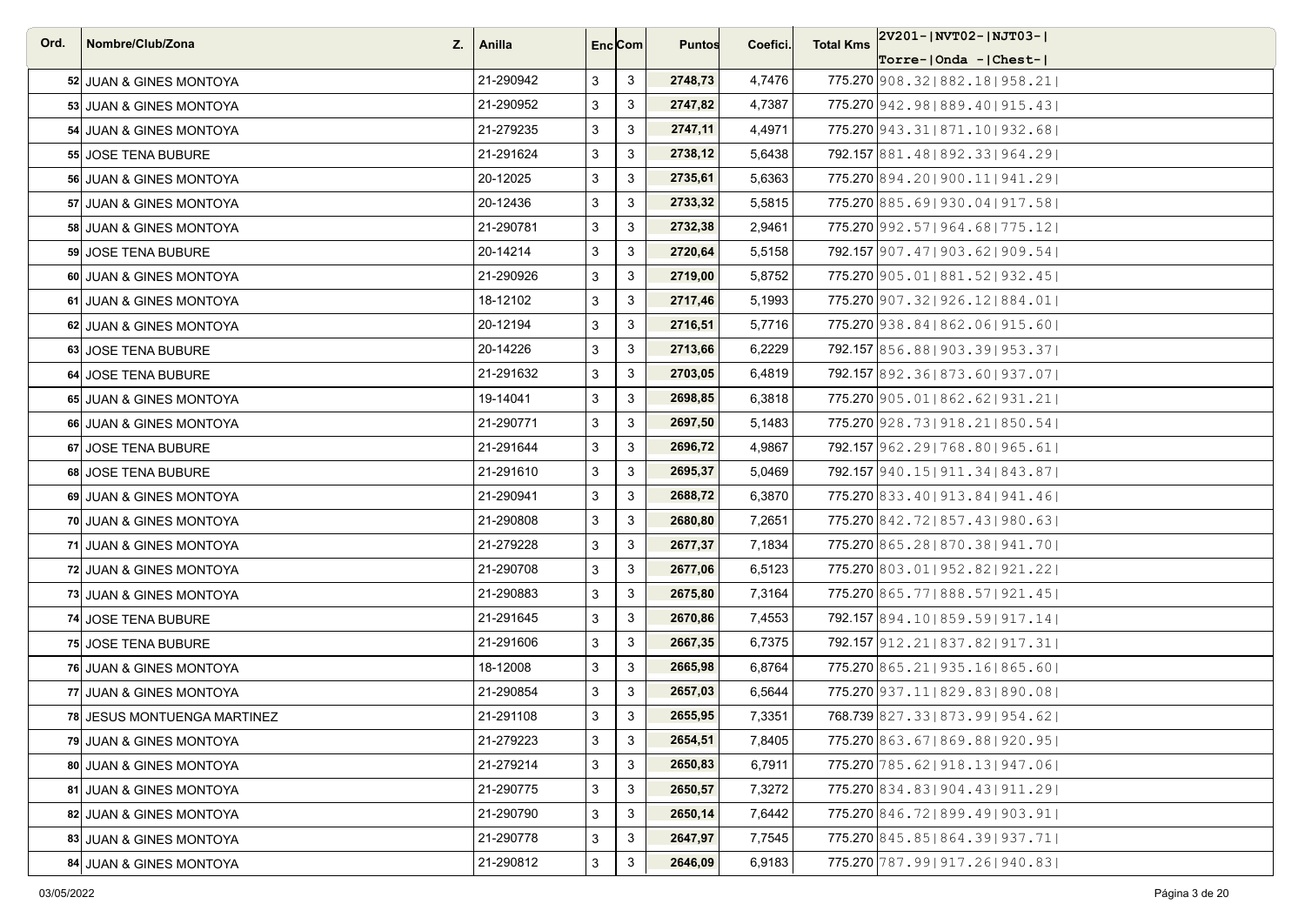| Ord. | Nombre/Club/Zona<br>Z.        | Anilla    | Enc <sub>i</sub> Com |                           | <b>Puntos</b> | Coefici. | <b>Total Kms</b> | $ 2V201 -  NVT02 -  NJT03 -  $      |
|------|-------------------------------|-----------|----------------------|---------------------------|---------------|----------|------------------|-------------------------------------|
|      |                               |           |                      |                           |               |          |                  | $ Torre- Onda -  Chest- $           |
|      | 85 JOSE TENA BUBURE           | 19-14022  | 3                    | 3                         | 2643,41       | 6,8450   |                  | 792.157 885.82   916.99   840.59    |
|      | 86 BERNARDO MECA              | 21-292402 | 3                    | 3                         | 2638,08       | 7,9090   |                  | 766.831 852.82 885.90 899.35        |
|      | 87 JOSE TENA BUBURE           | 21-291656 | 3                    | 3                         | 2637,94       | 7,2757   |                  | 792.157 904.93   788.02   944.98    |
|      | 88 JUAN & GINES MONTOYA       | 20-12039  | 3                    | 3                         | 2635,19       | 7,5757   |                  | 775.270 776.04   870.96   988.17    |
|      | 89 JOSE TENA BUBURE           | 21-284027 | 3                    | $\mathbf{3}$              | 2623,59       | 8,1831   |                  | 792.157 854.28 822.47   946.82      |
|      | 90 JESUS MONTUENGA MARTINEZ   | 21-291199 | 3                    | 3                         | 2622,90       | 7,2184   |                  | 768.739 938.07   802.33   882.48    |
|      | 91 JUAN & GINES MONTOYA       | 21-290787 | 3                    | 3                         | 2615,53       | 7,4221   |                  | 775.270 893.90   900.57   821.05    |
|      | 92 JUAN & GINES MONTOYA       | 20-12036  | 3                    | 3                         | 2613,39       | 8,3031   |                  | 775.270 812, 89   890, 23   910, 26 |
|      | 93 BERNARDO MECA              | 21-292403 | 3                    | 3                         | 2612,18       | 8,3592   |                  | 766.831 854.76   870.95   886.46    |
|      | 94 JUAN & GINES MONTOYA       | 21-290855 | 3                    | 3                         | 2611,80       | 7,8905   |                  | 775.270 785.62   899.64   926.52    |
|      | 95 JOSE TENA BUBURE           | 21-291657 | 3                    | 3                         | 2610.61       | 8,4905   |                  | 792.157 857.75 804.07 948.78        |
|      | 96 JUAN & GINES MONTOYA       | 21-279246 | 3                    | 3                         | 2610,42       | 8,1536   |                  | 775.270 894.27   830.74   885.39    |
|      | 97 JUAN & GINES MONTOYA       | 19-14200  | 3                    | 3                         | 2609,20       | 8,4994   |                  | 775.270 825, 11   862, 41   921, 67 |
|      | 98 JUAN & GINES MONTOYA       | 21-290707 | 3                    | 3                         | 2604,94       | 6,8983   |                  | 775.270 940.08   743.30   921.56    |
|      | 99 JUAN & GINES MONTOYA       | 21-290847 | 3                    | 3                         | 2604,59       | 7,8296   |                  | 775.270 885.18   759.69   959.72    |
|      | 100 JOSE TENA BUBURE          | 21-291650 | 3                    | 3                         | 2598,82       | 8,4972   |                  | 792.157 818, 58 822, 16 958, 06     |
|      | 101 JUAN & GINES MONTOYA      | 21-279289 | 3                    | 3                         | 2595,51       | 4,2032   |                  | 775.270 963.35   933.33   698.81    |
|      | 102 JUAN & GINES MONTOYA      | 21-290730 | 3                    | 3                         | 2585,40       | 8,4607   |                  | 775.270 904.71   811.93   868.75    |
|      | 103 MANUEL RODRIGUEZ CORRALES | 17-14602  | 3                    | 3                         | 2585,06       | 9,1431   |                  | 783.604 851.82 851.51 881.72        |
|      | 104 JUAN & GINES MONTOYA      | 21-290748 | 3                    | 3                         | 2580,15       | 8,6060   |                  | 775.270 771.12   891.66   917.36    |
|      | 105 JESUS MONTUENGA MARTINEZ  | 21-291145 | 3                    | 3                         | 2578,03       | 9,0375   |                  | 768.739 878.90   810.29   888.83    |
|      | 106 JUAN & GINES MONTOYA      | 21-290851 | 3                    | 3                         | 2573,45       | 9,0625   |                  | 775.270 825.56 869.95 877.92        |
|      | 107 JUAN & GINES MONTOYA      | 20-12181  | 3                    | 3                         | 2569,20       | 9,0611   |                  | 775.270 785.50   862.13   921.56    |
|      | 108 BERNARDO MECA             | 20-14106  | 3                    | 3                         | 2556,51       | 9,2589   |                  | 766.831 889.25   801.44   865.81    |
|      | 109 JOSE TENA BUBURE          | 21-284028 | 3                    | 3                         | 2553,71       | 8,0191   |                  | 792.157 898.71   711.61   943.38    |
|      | 110 JUAN & GINES MONTOYA      | 21-290842 | 3                    | 3                         | 2550,30       | 7,9468   |                  | 775.270 699.77   917.90   932.63    |
|      | 111 JESUS MONTUENGA MARTINEZ  | 21-291214 | 3                    | 3                         | 2550,06       | 5,7439   |                  | 768.739 959.06   878.69   712.30    |
|      | 112 JOSE TENA BUBURE          | 21-291604 | 3                    | $\mathbf{3}$              | 2546,67       | 7,9034   |                  | 792.157 932.25   811.03   803.37    |
|      | 113 JESUS MONTUENGA MARTINEZ  | 21-291137 | 3                    | $\mathbf{3}$              | 2545,60       | 9,3543   |                  | 768.739 887.29 801.16 857.13        |
|      | 114 JUAN & GINES MONTOYA      | 21-290824 | 3                    | $\ensuremath{\mathsf{3}}$ | 2545,02       | 8,4973   |                  | 775.270 868.65 889.40   786.96      |
|      | 115 JUAN & GINES MONTOYA      | 21-290806 | 3                    | 3                         | 2542,70       | 9,4519   |                  | 775.270 768.91   847.37   926.41    |
|      | 116 JOSE TENA BUBURE          | 21-291614 | 3                    | $\mathbf{3}$              | 2542,39       | 8,9489   |                  | 792.157 724.62   859.87   957.89    |
|      | 117 JUAN & GINES MONTOYA      | 21-290825 | 3                    | $\mathbf{3}$              | 2536,89       | 8,6162   |                  | 775.270 880.95   868.80   787.12    |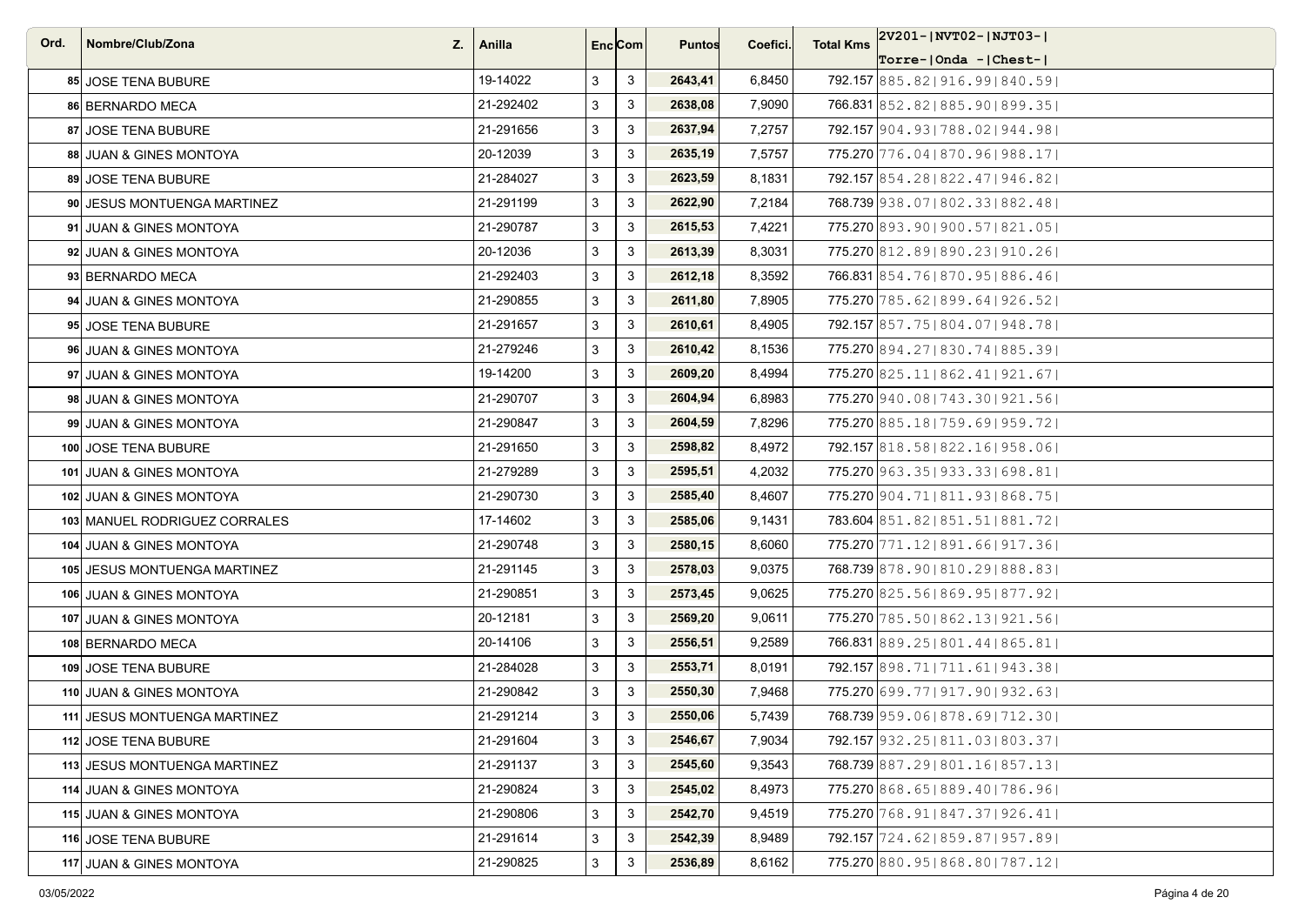| Ord. | Nombre/Club/Zona                    | $Z_{\cdot}$   Anilla |   | Enc <sub>i</sub> Com | <b>Puntos</b> | Coefici. | <b>Total Kms</b> | 2V201- NVT02- NJT03-                |
|------|-------------------------------------|----------------------|---|----------------------|---------------|----------|------------------|-------------------------------------|
|      |                                     |                      |   |                      |               |          |                  | Torre- Onda - Chest-                |
|      | 118 JESUS MONTUENGA MARTINEZ        | 21-291216            | 3 | 3                    | 2533,29       | 9,4729   |                  | 768.739 879.19 814.02 840.07        |
|      | 119 JUAN & GINES MONTOYA            | 18-12211             | 3 | 3                    | 2524,28       | 9,5221   |                  | 775.270 884, 22   770, 46   869, 59 |
|      | 120 JUAN & GINES MONTOYA            | 21-290953            | 3 | 3                    | 2518,04       | 5,9796   |                  | 775.270 947.82   881.22   688.99    |
|      | 121 BERNARDO MECA                   | 21-292405            | 3 | 3                    | 2514,23       | 8,7651   |                  | 766.831 689.36   912.74   912.12    |
|      | 122 JUAN & GINES MONTOYA            | 21-290946            | 3 | 3                    | 2513,96       | 10,0117  |                  | 775.270 806.21   857.15   850.58    |
|      | 123 JESUS MONTUENGA MARTINEZ        | 21-291113            | 3 | 3                    | 2503,15       | 10,1470  |                  | 768.739 784.07   858.62   860.44    |
|      | 124 JUAN & GINES MONTOYA            | 21-290958            | 3 | 3                    | 2496,40       | 6,3935   |                  | 775.270 921.14   903.89   671.36    |
|      | 125 JUAN & GINES MONTOYA            | 20-12066             | 3 | 3                    | 2496,37       | 9,9407   |                  | 775.270 752.21   866.73   877.42    |
|      | 126 JUAN & GINES MONTOYA            | 21-290957            | 3 | 3                    | 2492,91       | 9,0617   |                  | 775.270 691.81   904.12   896.97    |
|      | 127 JUAN & GINES MONTOYA            | 21-290776            | 3 | 3                    | 2489,29       | 8,5204   |                  | 775.270 653.65   918.05   917.58    |
|      | 128 JUAN & GINES MONTOYA            | 21-290780            | 3 | 3                    | 2484,12       | 9,6487   |                  | 775.270 747.69 890.68 845.74        |
|      | 129 JUAN & GINES MONTOYA            | 21-279286            | 3 | 3                    | 2470,23       | 7,5984   |                  | 775.270 922.09   620.76   927.37    |
|      | 130 JESUS MONTUENGA MARTINEZ        | 21-290974            | 3 | 3                    | 2468,78       | 8,7623   |                  | 768.739 907.60   680.33   880.84    |
|      | 131 BERNARDO MECA                   | 21-292416            | 3 | 3                    | 2467,48       | 10,6357  |                  | 766.831 767.33   812.94   887.19    |
|      | 132 JESUS MONTUENGA MARTINEZ        | 21-290993            | 3 | 3                    | 2453.40       | 4,0781   |                  | 768.739 998.11   921.05   534.23    |
|      | 133 JUAN & GINES MONTOYA            | 21-290920            | 3 | 3                    | 2451,85       | 10,3219  |                  | 775.270 699.86   830.41   921.56    |
|      | 134 JUAN & GINES MONTOYA            | 21-290917            | 3 | 3                    | 2442,62       | 10,3626  |                  | 775.270 692.43   862.27   887.91    |
|      | <b>135 JESUS MONTUENGA MARTINEZ</b> | 21-291212            | 3 | 3                    | 2419,79       | 10,3903  |                  | 768.739 674.41   790.26   955.10    |
|      | 136 JUAN & GINES MONTOYA            | 21-290710            | 3 | 3                    | 2410,61       | 10,9697  |                  | 775.270 690.82   834.69   885.08    |
|      | 137 JUAN & GINES MONTOYA            | 21-290837            | 3 | 3                    | 2406,77       | 5,9224   |                  | 775.270 921.22   929.55   555.99    |
|      | 138 JUAN & GINES MONTOYA            | 21-290734            | 3 | 3                    | 2401,61       | 7,9688   |                  | 775.270 882.62   903.11   615.87    |
|      | 139 JUAN & GINES MONTOYA            | 21-290829            | 3 | 3                    | 2385,33       | 10,3503  |                  | 775.270 727, 60   690, 84   966, 87 |
|      | 140 JUAN & GINES MONTOYA            | 21-290947            | 3 | 3                    | 2382,84       | 8,2797   |                  | 775.270 943.31   607.63   831.90    |
|      | <b>141 JUAN &amp; GINES MONTOYA</b> | 21-290759            | 3 | 3                    | 2380,75       | 10,3841  |                  | 775.270 785.27   864.74   730.72    |
|      | 142 JOSE TENA BUBURE                | 21-291654            | 3 | $\mathbf{3}$         | 2380,11       | 7,3175   |                  | 792.157 922.32   502.83   954.95    |
|      | 143 JESUS MONTUENGA MARTINEZ        | 21-291107            | 3 | 3                    | 2376,11       | 5,7985   |                  | 768.739 968.18   452.04   955.88    |
|      | 144 JUAN & GINES MONTOYA            | 21-279238            | 3 | 3                    | 2369,77       | 10,4275  |                  | 775.270 586.44   861.70   921.61    |
|      | 145 JUAN & GINES MONTOYA            | 19-15452             | 3 | $\mathbf{3}$         | 2359,09       | 7,7771   |                  | 775.270 884.37   911.31   563.40    |
|      | 146 BERNARDO MECA                   | 21-279212            | 3 | 3                    | 2350,53       | 8,5174   |                  | 766.831 872.42   898.19   579.91    |
|      | 147 JUAN & GINES MONTOYA            | 21-290866            | 3 | 3                    | 2341,36       | 10,0559  |                  | 775.270 555.97   900.18   885.19    |
|      | 148 JOSE TENA BUBURE                | 21-291641            | 3 | 3                    | 2337,08       | 10,9078  |                  | 792.157 607.94   871.55   857.58    |
|      | 149 JESUS MONTUENGA MARTINEZ        | 21-291172            | 3 | 3                    | 2334,34       | 10,6676  |                  | 768.739 872.88   621.83   839.61    |
|      | 150 JUAN & GINES MONTOYA            | 21-290951            | 3 | $\mathbf{3}$         | 2309,28       | 9,3034   |                  | 775.270 496.54   945.56   867.17    |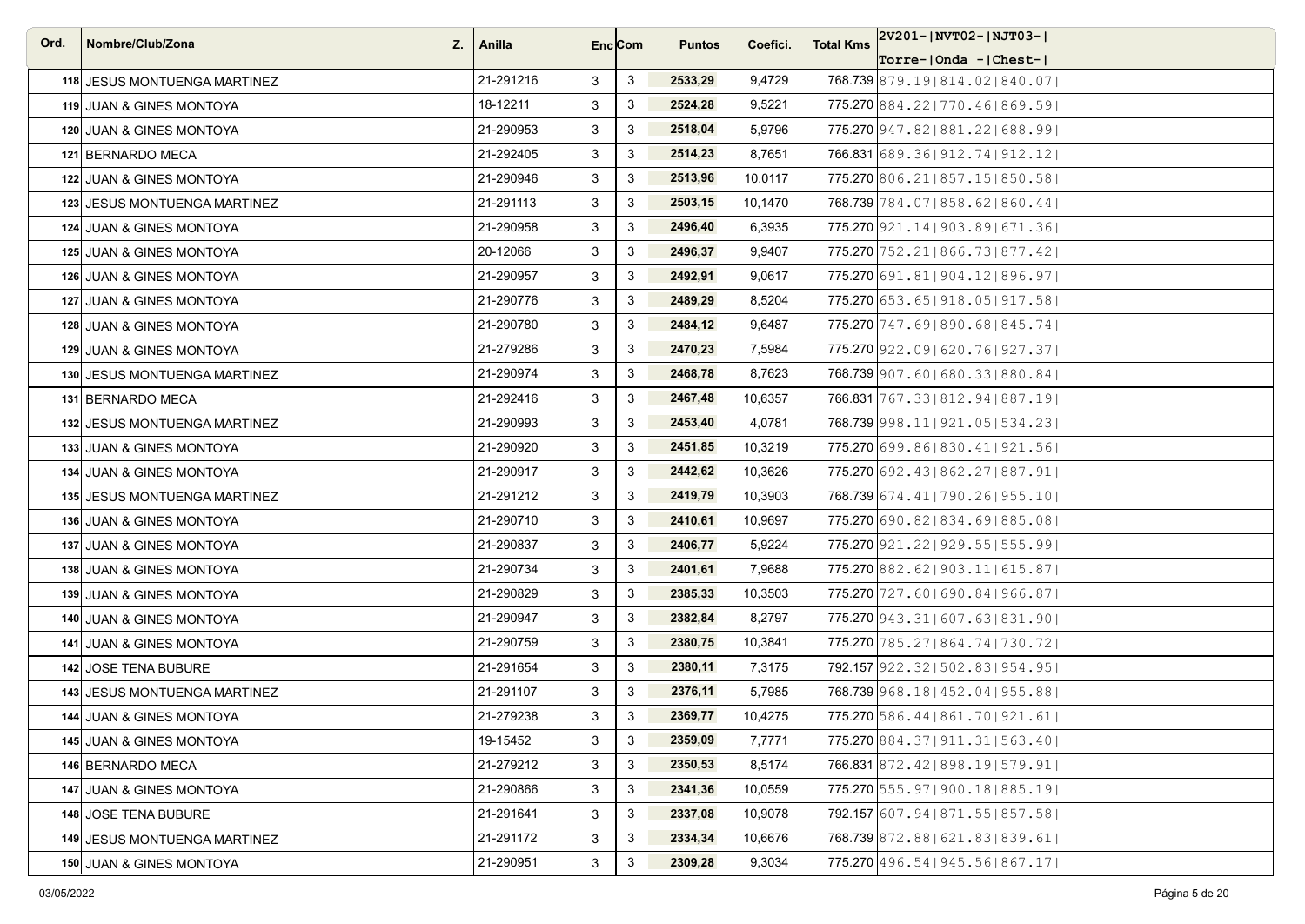| Ord. | Nombre/Club/Zona<br>Z.              | Anilla    |                | Enc <sub>i</sub> Com | <b>Puntos</b> | Coefici. | <b>Total Kms</b> | 2V201- NVT02- NJT03-                        |
|------|-------------------------------------|-----------|----------------|----------------------|---------------|----------|------------------|---------------------------------------------|
|      |                                     |           |                |                      |               |          |                  | Torre- Onda - Chest-                        |
|      | 151 JESUS MONTUENGA MARTINEZ        | 21-291058 | 3              | 3                    | 2305,93       | 7,3630   |                  | 768.739 937.32   862.81   505.79            |
|      | <b>152 JOSE TENA BUBURE</b>         | 20-13208  | 3              | 3                    | 2290,08       | 9,0004   |                  | 792.157 919.31 504.88 865.88                |
|      | 153 JUAN & GINES MONTOYA            | 20-12011  | 3              | 3                    | 2286,64       | 10,8944  |                  | 775.270 621.56   889.55   775.51            |
|      | <b>154 JOSE TENA BUBURE</b>         | 21-284026 | 3              | 3                    | 2277,23       | 11,2777  |                  | 792.157 578.44   749.30   949.47            |
|      | <b>155 TANDEM VICENTINS</b>         | 21-292367 | 3              | 3                    | 2272,83       | 9,0431   |                  | 777.802 914.87   782.38   575.56            |
|      | <b>156 JESUS MONTUENGA MARTINEZ</b> | 21-291169 | 3              | 3                    | 2271,60       | 9,3716   |                  | 768.739 900.34   821.57   549.67            |
|      | 157 BERNARDO MECA                   | 21-292434 | 3              | 3                    | 2268,37       | 10,2520  |                  | 766.831 515.44   913.06   839.86            |
|      | 158 JUAN & GINES MONTOYA            | 21-290807 | 3              | 3                    | 2253,35       | 6,9249   |                  | 775.270 969.46   372.42   911.45            |
|      | 159 MANUEL RODRIGUEZ CORRALES       | 19-19310  | 3              | 3                    | 2253,33       | 12,2332  |                  | 783.604 611.53 747.70 894.08                |
|      | 160 JUAN & GINES MONTOYA            | 21-290919 | 3              | 3                    | 2241,00       | 4,2508   |                  | 775.270 969.72   951.79   319.48            |
|      | 161 JUAN & GINES MONTOYA            | 21-290908 | 3              | 3                    | 2230,56       | 11,5043  |                  | 775.270 481.89   837.80   910.86            |
|      | 162 JUAN & GINES MONTOYA            | 21-290835 | 3              | 3                    | 2228,37       | 9,6809   |                  | 775.270 402.88   904.20   921.28            |
|      | <b>163 TANDEM VICENTINS</b>         | 21-292498 | 3              | 3                    | 2143,07       | 11,6310  |                  | 777.802 821.18 801.64 520.24                |
|      | <b>164 JESUS MONTUENGA MARTINEZ</b> | 21-291081 | 3              | 3                    | 2135,85       | 12,0827  |                  | 768.739 775.63   482.06   878.14            |
|      | 165 JUAN & GINES MONTOYA            | 20-13697  | 3              | 3                    | 2132,57       | 10,2816  |                  | 775.270 903.26   394.32   834.98            |
|      | 166 JUAN & GINES MONTOYA            | 21-279242 | 3              | 3                    | 2100,91       | 12,4333  |                  | 775.270 457.22   722.17   921.50            |
|      | 167 JESUS MONTUENGA MARTINEZ        | 21-291161 | 3              | $\mathbf{3}$         | 2066,21       | 11,2349  |                  | 768.739 773.08   862.52   430.59            |
|      | 168 JUAN & GINES MONTOYA            | 21-290746 | 3              | 3                    | 2057,64       | 13,3698  |                  | 775.270 619, 01   612, 07   826, 55         |
|      | 169 JUAN & GINES MONTOYA            | 21-279208 | 3              | 3                    | 2053,43       | 13,0253  |                  | 775.270 714.25   729.41   609.75            |
|      | 170 JUAN & GINES MONTOYA            | 21-279269 | 3              | 3                    | 2051,13       | 5,8990   |                  | 775.270 944.81   923.20   183.11            |
|      | 171 JOSE TENA BUBURE                | 21-291608 | 3              | 3                    | 2031,44       | 12,8083  |                  | 792.157 396.44   828.86   806.12            |
|      | 172 JESUS MONTUENGA MARTINEZ        | 21-291164 | 3              | 3                    | 2025,62       | 11,7741  |                  | 768.739 304.17   881.73   839.70            |
|      | 173 TANDEM VICENTINS                | 21-292399 | 3              | 3                    | 1945,63       | 12,6015  |                  | 777.802 800.50   666.91   478.21            |
|      | 174 JUAN & GINES MONTOYA            | 18-12184  | 3              | 3                    | 1942,69       | 9,8698   |                  | 775.270 905.93   815.01   221.73            |
|      | 175 JOSE TENA BUBURE                | 21-291653 | 3              | $\overline{2}$       | 1937,50       | 0,4523   |                  | 469.511 991.19 946.29<br>0 <sup>1</sup>     |
|      | 176 JUAN & GINES MONTOYA            | 21-290955 | 3              | 3                    | 1931,60       | 13.0680  |                  | 775.270 319.04 829.70   782.85              |
|      | 177 JUAN & GINES MONTOYA            | 21-279281 | $\overline{2}$ | $\overline{2}$       | 1923,01       | 0,5124   | 567.164          | 945.81   977.19                             |
|      | 178 JOSE TENA BUBURE                | 21-291602 | $\overline{2}$ | $\overline{2}$       | 1919,21       | 0,5651   | 578.422          | 941.58   977.62                             |
|      | 179 JESUS MONTUENGA MARTINEZ        | 21-291086 | 3              | $\sqrt{2}$           | 1912,31       | 0,7448   | 768.739          | 01936.151976.151                            |
|      | 180 JESUS MONTUENGA MARTINEZ        | 21-291042 | 3              | 3                    | 1907,27       | 9,2954   |                  | 768.739 941.74   345.18   620.33            |
|      | 181 JESUS MONTUENGA MARTINEZ        | 18-12381  | $\overline{c}$ | $\overline{2}$       | 1879,82       | 1,4337   | 562.810          | 912.05 967.76                               |
|      | 182 JESUS MONTUENGA MARTINEZ        | 20-12433  | $\overline{2}$ | $\overline{2}$       | 1853,57       | 1,9776   | 562.810          | 936.23   917.33                             |
|      | 183 TANDEM VICENTINS                | 21-292371 | 3              | $\overline{2}$       | 1851,27       | 2,5906   |                  | 459.941 959.31   891.95  <br>0 <sub>1</sub> |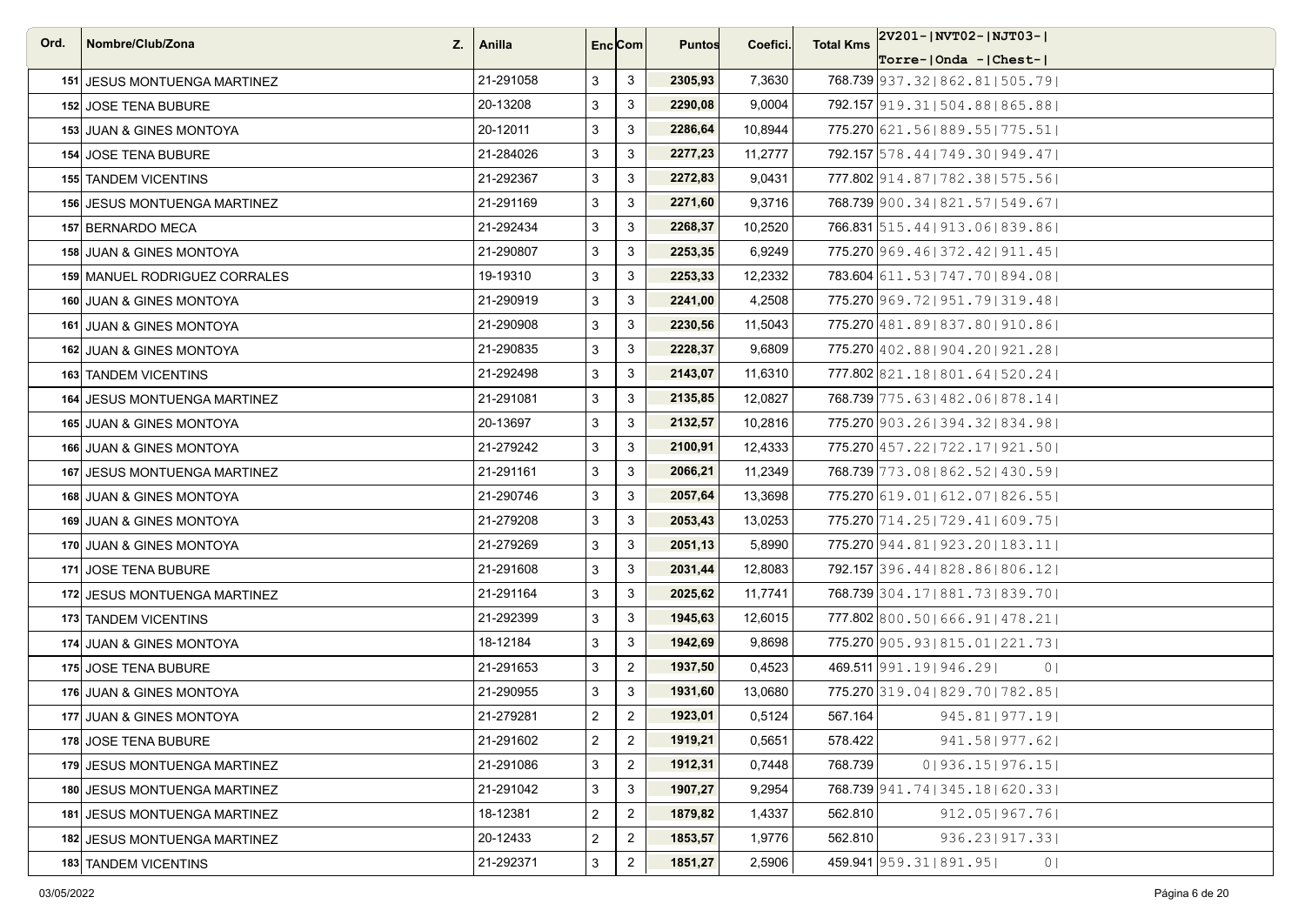| Ord. | Nombre/Club/Zona<br>Z.              | Anilla    |                | Enc <sub>i</sub> Com | <b>Puntos</b> | Coefici. | <b>Total Kms</b> | 2V201- NVT02- NJT03-                        |
|------|-------------------------------------|-----------|----------------|----------------------|---------------|----------|------------------|---------------------------------------------|
|      |                                     |           |                |                      |               |          |                  | Torre- Onda - Chest-                        |
|      | 184 BERNARDO MECA                   | 21-292410 | $\overline{2}$ | $\overline{2}$       | 1844,22       | 3,8871   |                  | $519.497$ 894.14<br>950.07                  |
|      | <b>185 TANDEM VICENTINS</b>         | 19-15379  | $\overline{2}$ | $\overline{2}$       | 1843,42       | 2,2631   | 568.852          | 911.31   932.10                             |
|      | 186 JESUS MONTUENGA MARTINEZ        | 20-12431  | $\overline{2}$ | $\overline{2}$       | 1836,43       | 2,5936   | 562.810          | $900.03$  936.38                            |
|      | 187 JESUS MONTUENGA MARTINEZ        | 21-291194 | $\overline{2}$ | $\overline{2}$       | 1834,76       | 2,4231   | 562.810          | 909.83   924.92                             |
|      | 188 JESUS MONTUENGA MARTINEZ        | 17-13233  | $\overline{2}$ | $\overline{2}$       | 1833,64       | 2,2450   | 562.810          | 936.40   897.23                             |
|      | <b>189 JESUS MONTUENGA MARTINEZ</b> | 21-291151 | $\mathbf{2}$   | $\overline{2}$       | 1829,10       | 3,4106   |                  | 453.899 940.15   888.93                     |
|      | 190 JESUS MONTUENGA MARTINEZ        | 21-279324 | $\overline{2}$ | $\overline{2}$       | 1829,09       | 2,9523   | 562.810          | 861.38   967.70                             |
|      | 191 JOSE TENA BUBURE                | 21-292062 | $\overline{2}$ | $\overline{2}$       | 1828,19       | 2,2808   | 578.422          | 937.73 890.44                               |
|      | 192 TANDEM VICENTINS                | 21-292333 | 3              | $\overline{2}$       | 1823,93       | 3,5427   |                  | 459.941 921.54   902.37  <br>0 <sup>1</sup> |
|      | 193 JESUS MONTUENGA MARTINEZ        | 19-20091  | $\overline{2}$ | $\overline{2}$       | 1813,43       | 3,1768   | 562.810          | 896.48   916.94                             |
|      | 194 MANUEL RODRIGUEZ CORRALES       | 19-20049  | 3              | $\mathbf{3}$         | 1811,98       | 12,5250  |                  | 783.604 829.22   511.29   471.45            |
|      | 195 JUAN & GINES MONTOYA            | 21-290794 | $\overline{2}$ | $\overline{2}$       | 1793,39       | 4,3070   |                  | 458.253 908.16   885.22                     |
|      | <b>196 JESUS MONTUENGA MARTINEZ</b> | 21-291104 | $\overline{2}$ | $\overline{2}$       | 1790,11       | 4,3408   |                  | 453.899 916.47   873.63                     |
|      | 197 JOSE TENA BUBURE                | 21-291647 | $\mathbf{2}$   | $\overline{2}$       | 1782,76       | 3,6824   | 578.422          | 888.21 894.54                               |
|      | 198 JESUS MONTUENGA MARTINEZ        | 20-12428  | $\overline{2}$ | $\overline{2}$       | 1776,56       | 4,0644   | 562.810          | 853.92   922.62                             |
|      | 199 JUAN & GINES MONTOYA            | 21-290899 | $\overline{2}$ | $\overline{2}$       | 1772,23       | 3,5537   | 567.164          | $903.42$   868.80                           |
|      | 200 JESUS MONTUENGA MARTINEZ        | 21-291174 | $\mathbf{2}$   | $\overline{2}$       | 1770,77       | 5,4819   |                  | 453.899 891.78 878.99                       |
|      | 201 JESUS MONTUENGA MARTINEZ        | 18-12416  | $\overline{2}$ | $\overline{2}$       | 1764,15       | 4,1725   | 562.810          | 838.37   925.77                             |
|      | 202 JESUS MONTUENGA MARTINEZ        | 21-291154 | 3              | $\overline{2}$       | 1763,61       | 3,4075   |                  | 520.769 957.15<br>0 806.45                  |
|      | 203 MANUEL RODRIGUEZ CORRALES       | 20-12261  | $\overline{2}$ | $\overline{2}$       | 1742,71       | 4,4903   | 572.720          | 866.39   876.31                             |
|      | 204 BERNARDO MECA                   | 21-292426 | 3              | $\mathbf{3}$         | 1742,12       | 14,0663  |                  | 766.831 615.52   699.25   427.34            |
|      | 205 JOSE TENA BUBURE                | 21-291627 | $\mathbf{2}$   | $\overline{2}$       | 1741,94       | 3,4323   | 578.422          | 919.03 822.90                               |
|      | 206 JESUS MONTUENGA MARTINEZ        | 20-12518  | $\overline{2}$ | $\overline{2}$       | 1733,33       | 4,6572   | 562.810          | 862.38   870.94                             |
|      | 207 JUAN & GINES MONTOYA            | 21-279260 | $\overline{2}$ | $\overline{2}$       | 1728,03       | 6,2010   |                  | 458.253 833.79 894.23                       |
|      | 208 JOSE TENA BUBURE                | 21-291659 | $\overline{2}$ | $\overline{2}$       | 1726,22       | 5,0790   | 578.422          | 809.93 916.28                               |
|      | 209 BERNARDO MECA                   | 20-162441 | $\overline{2}$ | $\overline{2}$       | 1710,32       | 5,1494   | 561.538          | 812.25   898.07                             |
|      | 210 JESUS MONTUENGA MARTINEZ        | 20-12336  | $\mathbf{2}$   | $\overline{2}$       | 1693,57       | 5,4113   | 562.810          | 813.89 879.67                               |
|      | 211 JOSE TENA BUBURE                | 21-291612 | $\overline{2}$ | $\overline{2}$       | 1691,70       | 5,5122   | 578.422          | 807.26   884.42                             |
|      | 212 JUAN & GINES MONTOYA            | 20-12034  | 3              | $\overline{c}$       | 1689,40       | 7,1851   |                  | 458.253 824.79   864.60  <br>0 <sub>1</sub> |
|      | 213 JESUS MONTUENGA MARTINEZ        | 21-291057 | 3              | $\mathbf{3}$         | 1681,09       | 13,7104  |                  | 768.739 733.10   516.05   431.92            |
|      | 214 JUAN & GINES MONTOYA            | 14-125767 | $\overline{2}$ | $\overline{2}$       | 1677,21       | 7,2135   |                  | 458.253 806.46   870.74                     |
|      | 215 JESUS MONTUENGA MARTINEZ        | 21-291038 | $\overline{2}$ | $\overline{c}$       | 1675,54       | 6,7601   |                  | 453.899 903.88   771.65                     |
|      | 216 JESUS MONTUENGA MARTINEZ        | 21-291069 | $\mathbf{3}$   | $\overline{2}$       | 1673,31       | 5,8073   |                  | 453.899 936.16   737.14  <br>0              |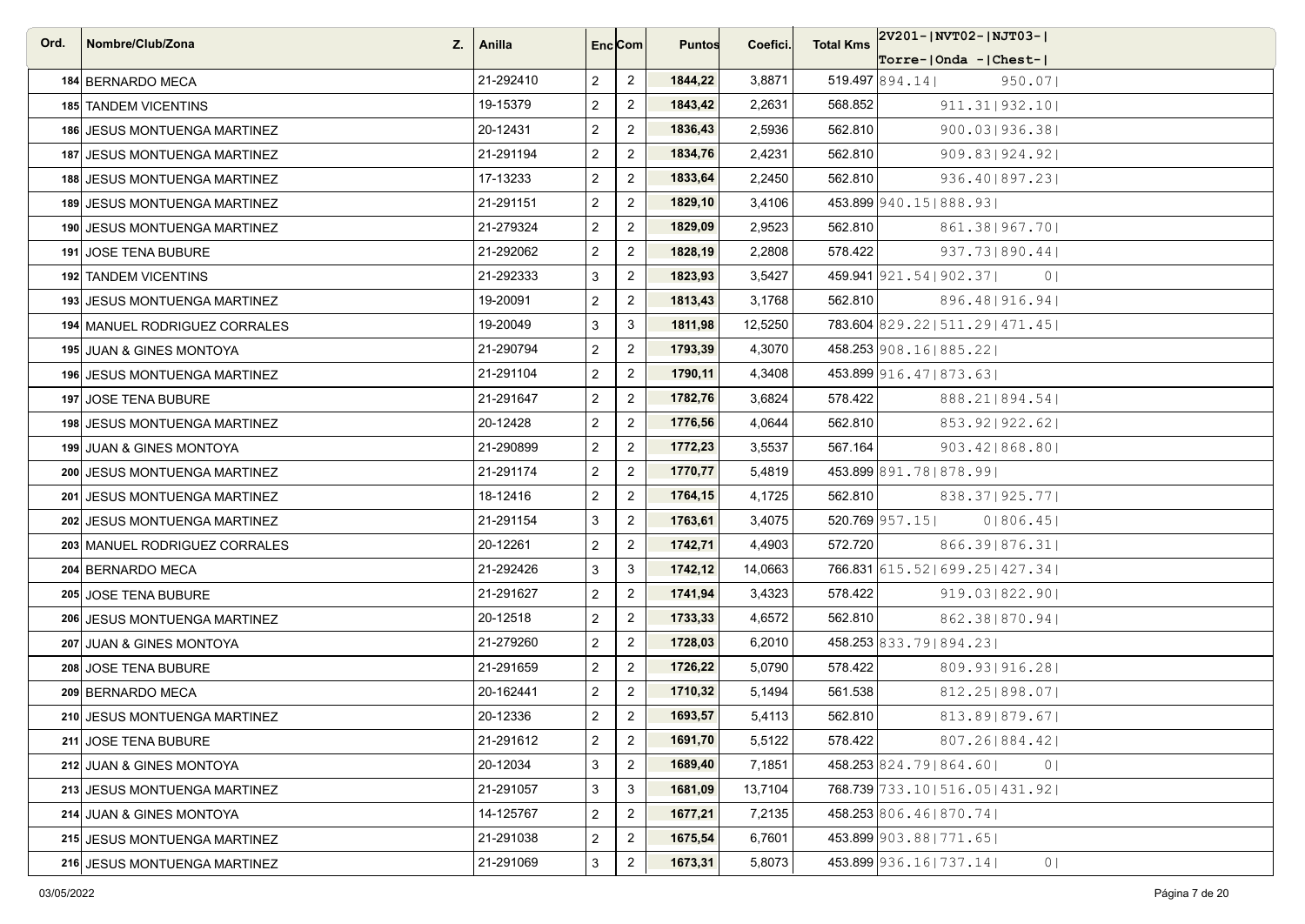| Ord. | Nombre/Club/Zona<br>Z.        | Anilla    |                | Enc Com        | <b>Puntos</b> | Coefici. | <b>Total Kms</b> | 2V201-JNVT02-JNJT03-J                       |
|------|-------------------------------|-----------|----------------|----------------|---------------|----------|------------------|---------------------------------------------|
|      |                               |           |                |                |               |          |                  | $Torre-IOnda -  Check-I$                    |
|      | 217 JUAN & GINES MONTOYA      | 21-290867 | 3              | $\overline{2}$ | 1671,43       | 7,6554   |                  | 458.253 823.71   847.71  <br>0 <sub>1</sub> |
|      | 218 JUAN & GINES MONTOYA      | 21-279216 | $\overline{2}$ | $\overline{2}$ | 1671,43       | 4,6460   | 567.164          | 884.18   787.24                             |
|      | 219 BERNARDO MECA             | 21-290950 | $\overline{2}$ | $\overline{2}$ | 1668,94       | 6,4685   |                  | $519.497$ 872.27<br>796.661                 |
|      | 220 TANDEM VICENTINS          | 21-292869 | 3              | $\overline{2}$ | 1668,79       | 7,5641   |                  | 459.941 827.88 840.90<br>0 <sup>1</sup>     |
|      | 221 JOSE TENA BUBURE          | 21-284024 | $\overline{2}$ | $\overline{2}$ | 1667,93       | 5,6293   | 578.422          | 828.42   839.50                             |
|      | 222 TANDEM VICENTINS          | 18-276487 | $\mathbf{2}$   | $\overline{2}$ | 1657,07       | 5,9148   | 568.852          | 780.871876.191                              |
|      | 223 JUAN & GINES MONTOYA      | 21-290900 | 3              | $\overline{2}$ | 1654,10       | 4,9014   | 775.270          | 01872.041782.051                            |
|      | 224 JOSE TENA BUBURE          | 21-291635 | $\overline{2}$ | $\overline{2}$ | 1651,51       | 4,9969   | 578.422          | 707.781943.721                              |
|      | 225 JOSE TENA BUBURE          | 21-291613 | $\overline{2}$ | $\overline{2}$ | 1649,22       | 6,0029   | 578.422          | 810.11 839.09                               |
|      | 226 JESUS MONTUENGA MARTINEZ  | 21-291109 | $\overline{2}$ | $\overline{2}$ | 1648,52       | 7,6401   |                  | 453.899 877.95   770.57                     |
|      | 227 JESUS MONTUENGA MARTINEZ  | 21-291129 | $\mathbf{2}$   | $\overline{2}$ | 1645,69       | 7,1181   |                  | 453.899 896.38   749.30                     |
|      | 228 JESUS MONTUENGA MARTINEZ  | 21-291001 | 3              | 3              | 1635,43       | 11,5204  |                  | 768.739 895.09   279.13   461.20            |
|      | 229 JUAN & GINES MONTOYA      | 21-279262 | 3              | 3              | 1629,37       | 14,4182  |                  | 775.270 579.58   581.97   467.81            |
|      | 230 TANDEM VICENTINS          | 18-13070  | $\mathbf{2}$   | $\overline{2}$ | 1629,02       | 5,5730   | 568.852          | 852.14 776.86                               |
|      | 231 JUAN & GINES MONTOYA      | 21-279254 | $\overline{2}$ | $\overline{2}$ | 1612,91       | 8,2927   |                  | 458.253 786.71   826.18                     |
|      | 232 BERNARDO MECA             | 21-292411 | 3              | $\overline{2}$ | 1592,85       | 6,3254   | 766.831          | 01785.621807.221                            |
|      | 233 JESUS MONTUENGA MARTINEZ  | 21-291123 | $\overline{2}$ | $\overline{2}$ | 1575,73       | 6,3826   |                  | 453.899 925.04   650.68                     |
|      | 234 JOSE TENA BUBURE          | 21-291637 | 3              | $\overline{2}$ | 1571,63       | 9,0403   |                  | 469.511 766.41   805.21  <br>0 <sup>1</sup> |
|      | 235 JESUS MONTUENGA MARTINEZ  | 20-12403  | $\mathbf{2}$   | $\overline{c}$ | 1554,40       | 5,7701   | 562.810          | 842.09 712.30                               |
|      | 236 JESUS MONTUENGA MARTINEZ  | 21-290962 | $\overline{2}$ | $\overline{2}$ | 1543,04       | 5,0740   |                  | 453.899 967.56   575.47                     |
|      | 237 TANDEM VICENTINS          | 18-13075  | $\overline{2}$ | $\overline{2}$ | 1538,65       | 6,5655   | 568.852          | 683.90   854.75                             |
|      | 238 BERNARDO MECA             | 21-292440 | 3              | $\overline{2}$ | 1535,96       | 8,9678   |                  | 452.627 689.81   846.13  <br>0 <sub>1</sub> |
|      | 239 JESUS MONTUENGA MARTINEZ  | 21-211899 | $\overline{2}$ | $\overline{2}$ | 1524,78       | 6,0100   | 562.810          | 607.94   916.83                             |
|      | 240 JESUS MONTUENGA MARTINEZ  | 21-291087 | $\overline{2}$ | $\overline{2}$ | 1517,58       | 7,3872   |                  | 453.899 903.34   614.23                     |
|      | 241 JESUS MONTUENGA MARTINEZ  | 21-291175 | $\overline{2}$ | $\overline{2}$ | 1508,20       | 9,5225   |                  | 453.899 733.00   775.19                     |
|      | 242 TANDEM VICENTINS          | 21-292390 | 3              | 3              | 1507,29       | 10,9296  |                  | 777.802 914.64   344.83   247.81            |
|      | 243  JUAN & GINES MONTOYA     | 16-402343 | $\mathbf{3}$   | $\mathbf{3}$   | 1503,27       | 14,5616  |                  | 775.270 585.03   337.02   581.21            |
|      | 244 JESUS MONTUENGA MARTINEZ  | 21-293325 | $\overline{2}$ | $\overline{2}$ | 1498,64       | 4,6798   | 562.810          | 897.71 600.92                               |
|      | 245 JESUS MONTUENGA MARTINEZ  | 21-291112 | $\overline{2}$ | $\overline{c}$ | 1495,91       | 9,6940   |                  | 453.899 728, 61   767, 28                   |
|      | 246 BERNARDO MECA             | 20-13483  | $\overline{2}$ | $\overline{2}$ | 1487,50       | 9,7408   |                  | 452.627 727.87   759.63                     |
|      | 247 BERNARDO MECA             | 20-14152  | 3              | $\overline{2}$ | 1471,81       | 9,2941   |                  | 0 <sub>1</sub><br>452.627 640.97   830.83   |
|      | 248 MANUEL RODRIGUEZ CORRALES | 21-292574 | 3              | $\overline{2}$ | 1433,71       | 5,4214   | 783.604          | 0 869.71 564.00                             |
|      | 249 BERNARDO MECA             | 20-175802 | $\mathbf{2}$   | $\overline{2}$ | 1424,97       | 8,5970   |                  | 452.627 538.31   886.65                     |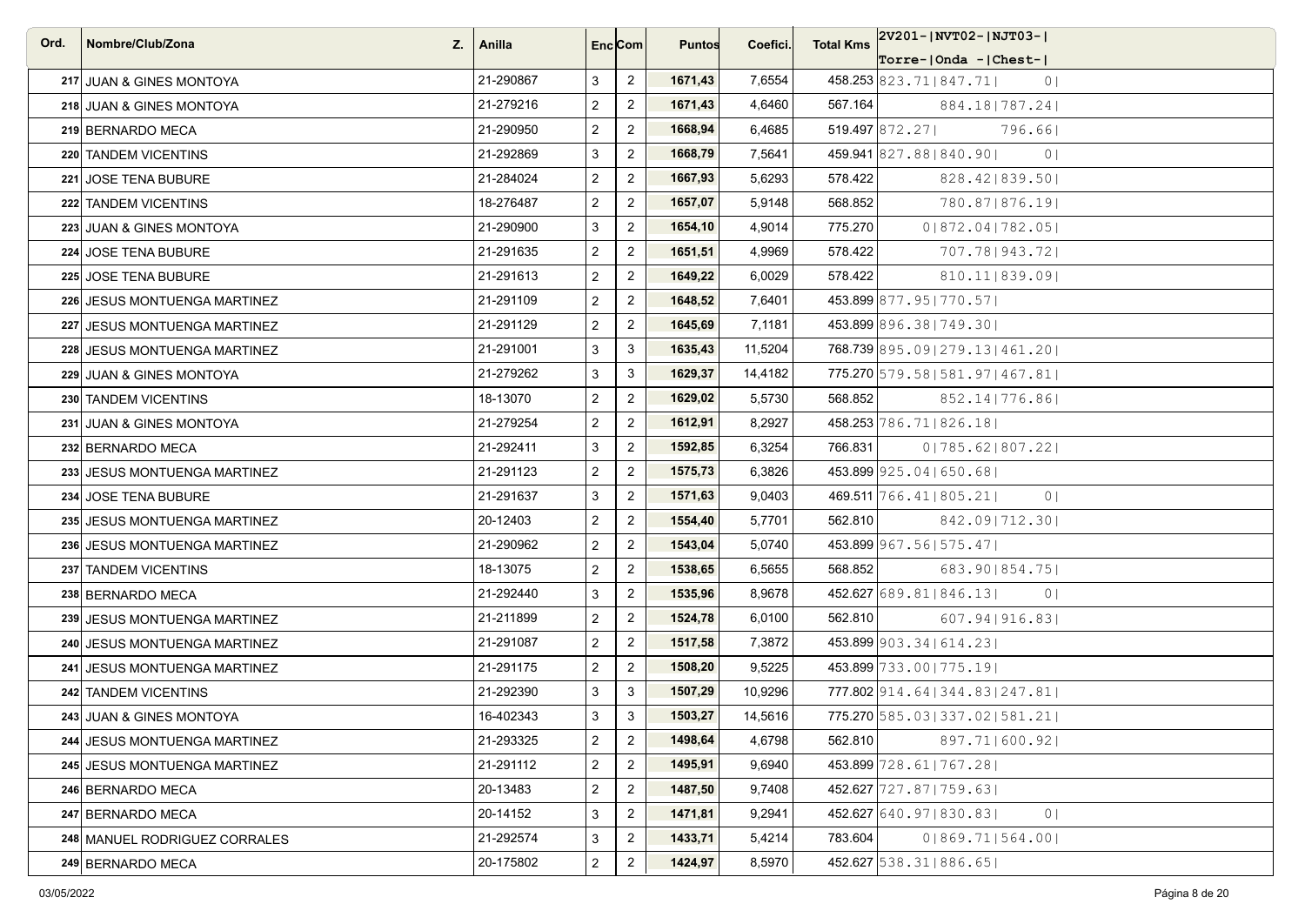| Ord. | Nombre/Club/Zona<br>Z.        | Anilla    |                | Enc <sub>i</sub> Com | <b>Puntos</b> | Coefici. | <b>Total Kms</b> | 2V201-JNVT02-JNJT03-J                       |
|------|-------------------------------|-----------|----------------|----------------------|---------------|----------|------------------|---------------------------------------------|
|      |                               |           |                |                      |               |          |                  | $ Torre- Onda -  Chest- $                   |
|      | 250 BERNARDO MECA             | 20-14161  | $\overline{2}$ | $\overline{2}$       | 1417,53       | 8,4262   |                  | $519.497$ 740.16<br>677.35                  |
|      | 251 JESUS MONTUENGA MARTINEZ  | 21-291073 | $\overline{2}$ | $\overline{2}$       | 1405,91       | 10,0550  |                  | 453.899 731.33   674.57                     |
|      | 252 JUAN & GINES MONTOYA      | 11-200208 | $\overline{2}$ | $\overline{2}$       | 1399,99       | 9,2555   |                  | 458.253 537.78   862.20                     |
|      | 253 MANUEL RODRIGUEZ CORRALES | 21-279454 | 3              | $\overline{2}$       | 1393,92       | 10,2317  |                  | 463.809 611.46   782.44  <br>0 <sup>1</sup> |
|      | 254 JUAN & GINES MONTOYA      | 21-279257 | 3              | $\overline{2}$       | 1358,94       | 5,2807   |                  | 525.123 929.14 <br>01429.79                 |
|      | 255 TANDEM VICENTINS          | 21-292362 | 3              | 3                    | 1347,61       | 14,2854  |                  | 777.802 738.18   376.04   233.37            |
|      | 256 BERNARDO MECA             | 20-13487  | $\overline{2}$ | $\overline{2}$       | 1337,11       | 7,8657   |                  | $519.497$ 825.80<br>511.30                  |
|      | 257 JESUS MONTUENGA MARTINEZ  | 21-291127 | $\overline{a}$ | $\overline{2}$       | 1329,27       | 9,3979   |                  | 453.899 826.10   503.16                     |
|      | 258 TANDEM VICENTINS          | 21-292386 | $\overline{a}$ | $\overline{2}$       | 1326,84       | 7,2855   |                  | 459.941 907.69   419.15                     |
|      | 259 JUAN & GINES MONTOYA      | 21-279204 | $\overline{a}$ | $\overline{2}$       | 1311,99       | 7,0486   | 567.164          | 770.23 541.75                               |
|      | 260 JESUS MONTUENGA MARTINEZ  | 21-291047 | $\overline{2}$ | $\overline{2}$       | 1279,87       | 10,7617  |                  | 453.899 543.13   736.72                     |
|      | 261 JESUS MONTUENGA MARTINEZ  | 21-291178 | $\overline{a}$ | $\overline{2}$       | 1270,51       | 6,3928   |                  | 453.899 942.16   328.34                     |
|      | 262 JESUS MONTUENGA MARTINEZ  | 21-291140 | $\overline{a}$ | $\overline{2}$       | 1240,48       | 9,8288   |                  | 453.899 381.70   858.77                     |
|      | 263 JUAN & GINES MONTOYA      | 21-270944 | 3              | $\overline{2}$       | 1230,56       | 7,2999   | 775.270          | 0 753.01 477.53                             |
|      | 264 JESUS MONTUENGA MARTINEZ  | 21-291080 | $\overline{2}$ | $\overline{2}$       | 1208,92       | 7,0881   |                  | 453.899 923.59   285.32                     |
|      | 265 JESUS MONTUENGA MARTINEZ  | 21-291202 | $\overline{2}$ | $\overline{2}$       | 1199,85       | 6,7956   |                  | 453.899 936.16   263.68                     |
|      | 266 JESUS MONTUENGA MARTINEZ  | 21-291189 | $\overline{2}$ | $\overline{2}$       | 1184,17       | 9,8480   |                  | 453.899 805.79 378.36                       |
|      | 267 JESUS MONTUENGA MARTINEZ  | 21-291187 | $\overline{a}$ | $\overline{2}$       | 1168,46       | 10,7529  |                  | 453.899 359.91   808.54                     |
|      | 268 JESUS MONTUENGA MARTINEZ  | 21-284233 | $\overline{a}$ | $\overline{2}$       | 1159,30       | 6,8305   | 562.810          | 260.36   898.93                             |
|      | 269 JESUS MONTUENGA MARTINEZ  | 21-291162 | $\overline{a}$ | $\overline{2}$       | 1117,98       | 7,7029   | 562.810          | 558.53   559.45                             |
|      | 270 JESUS MONTUENGA MARTINEZ  | 21-291114 | $\overline{a}$ | $\overline{2}$       | 1103,74       | 11,2073  |                  | 453.899 346.56   757.17                     |
|      | 271 JOSE TENA BUBURE          | 21-291636 | $\overline{a}$ | $\overline{2}$       | 1088,63       | 7,4222   | 578.422          | 785.61 303.00                               |
|      | 272 TANDEM VICENTINS          | 18-13047  | $\overline{2}$ | $\overline{2}$       | 1049,74       | 7,0177   | 568.852          | 822.21 227.53                               |
|      | 273 BERNARDO MECA             | 21-291764 | $\overline{a}$ | $\overline{2}$       | 1032,77       | 9,6742   |                  | 519.497 683.87  <br>348.891                 |
|      | 274 JESUS MONTUENGA MARTINEZ  | 21-291045 | $\overline{a}$ | $\overline{2}$       | 1024,17       | 7,9579   | 562.810          | $615.46$   408.70                           |
|      | 275 TANDEM VICENTINS          | 18-13061  | $\overline{2}$ | $\overline{2}$       | 1010,62       | 7,1134   | 568.852          | 821.82 188.78                               |
|      | 276 JESUS MONTUENGA MARTINEZ  | 21-291182 | $\overline{2}$ | $\overline{1}$       | 1000,00       | 0,0154   |                  | 205.929 1000<br>0 <sub>1</sub>              |
|      | 277 RIBAS & ISSAM             | 21-292678 | $\mathbf{1}$   | $\overline{1}$       | 992,80        | 0,1080   |                  | 215.799 992.79                              |
|      | 278 RIBAS & ISSAM             | 21-279307 | $\mathbf 1$    | $\mathbf{1}$         | 989,88        | 0,1698   |                  | 215.799 989.87                              |
|      | 279 RIBAS & ISSAM             | 21-292632 | $\mathbf{1}$   | $\mathbf{1}$         | 989,26        | 0,1852   |                  | 215.799 989.25                              |
|      | 280 MARC CASAS CALVO          | 21-284019 | $\mathbf{1}$   | $\overline{1}$       | 987,37        | 0,2006   |                  | 215.752 987.37                              |
|      | 281 BERNARDO MECA             | 20-14398  | $\overline{2}$ | $\overline{2}$       | 986,28        | 11,4822  |                  | 452.627 532.15   454.12                     |
|      | 282 JESUS MONTUENGA MARTINEZ  | 21-290980 | $\mathbf{3}$   | $\mathbf{1}$         | 978,56        | 0,2315   |                  | 205.929 978.56<br>0  <br>0 <sub>1</sub>     |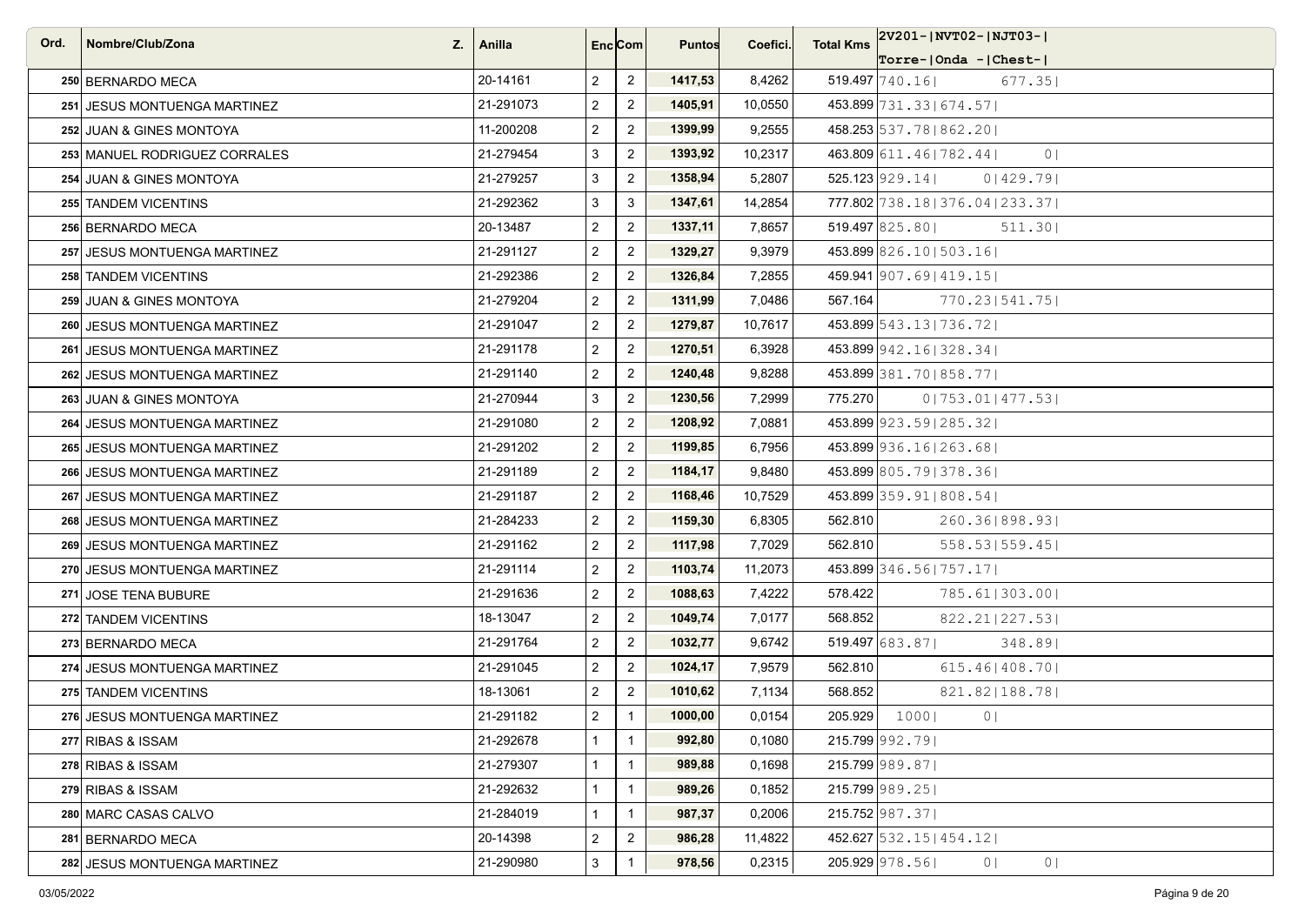| Ord. | Nombre/Club/Zona                  | $Z. \mid$ Anilla |                | Enc <sub>i</sub> Com | <b>Puntos</b> | Coefici. | <b>Total Kms</b> | 2V201- NVT02- NJT03-             |
|------|-----------------------------------|------------------|----------------|----------------------|---------------|----------|------------------|----------------------------------|
|      |                                   |                  |                |                      |               |          |                  | $ Torre- Onda -  Chest- $        |
|      | 283 JAUME CONDEMINAS              | 21-116795        | $\mathbf{1}$   | $\overline{1}$       | 977,75        | 0,1287   | 316.284          | 977.74                           |
|      | 284 MARC CASAS CALVO              | 21-292737        | $\mathbf{1}$   | $\mathbf{1}$         | 976,94        | 0,2469   |                  | 215.752 976.93                   |
|      | 285 MARC CASAS CALVO              | 21-292767        | $\mathbf{1}$   | $\overline{1}$       | 976,51        | 0,2624   |                  | $215.752$ 976.50                 |
|      | 286 MARC CASAS CALVO              | 18-208470        | $\mathbf{1}$   | $\overline{1}$       | 975,91        | 0,2778   |                  | 215.752 975.90                   |
|      | 287 MARC CASAS CALVO              | 20-12690         | $\mathbf{1}$   | $\overline{1}$       | 975,91        | 0,2932   |                  | 215.752 975.90                   |
|      | 288 MARC CASAS CALVO              | 21-291819        | $\mathbf{1}$   | $\mathbf{1}$         | 975,82        | 0,3087   |                  | 215.752 975.82                   |
|      | 289 MARC CASAS CALVO              | 21-292116        | $\mathbf{1}$   | $\overline{1}$       | 975,73        | 0,3241   |                  | 215.752 975.73                   |
|      | 290 JUAN ANTONIO BORREGO FERNA.   | 21-284134        | $\mathbf{1}$   | $\overline{1}$       | 974,17        | 0,1931   | 314.016          | 974.16                           |
|      | 291 MARC CASAS CALVO              | 21-292792        | $\mathbf{1}$   | $\overline{1}$       | 966,98        | 0,4939   |                  | 215.752 966.97                   |
|      | 292 MARC CASAS CALVO              | 21-291843        | $\mathbf{1}$   | $\mathbf{1}$         | 966,81        | 0,5093   |                  | 215.752 966.80                   |
|      | 293 MARC CASAS CALVO              | 21-292773        | $\mathbf{1}$   | $\overline{1}$       | 966,64        | 0,5247   |                  | $215.752$ 966.63                 |
|      | 294 MARC CASAS CALVO              | 21-292807        | $\mathbf{1}$   | $\overline{1}$       | 966,64        | 0,5402   |                  | $215.752$ 966.63                 |
|      | 295 MARC CASAS CALVO              | 20-14051         | $\mathbf 1$    | $\overline{1}$       | 966,47        | 0,5556   |                  | 215.752 966.46                   |
|      | 296 MARC CASAS CALVO              | 21-291871        | $\mathbf{1}$   | $\overline{1}$       | 966,47        | 0,5710   |                  | 215.752 966.46                   |
|      | 297 MARC CASAS CALVO              | 20-14069         | $\mathbf{1}$   | $\overline{1}$       | 966,22        | 0,5865   |                  | 215.752 966.21                   |
|      | 298 MARC CASAS CALVO              | 21-292755        | 1              | $\mathbf{1}$         | 965,46        | 0,6019   |                  | 215.752 965.45                   |
|      | 299 MARC CASAS CALVO              | 21-284018        | $\mathbf{1}$   | $\overline{1}$       | 964,96        | 0,6173   |                  | 215.752 964.95                   |
|      | 300 MARC CASAS CALVO              | 19-18832         | $\mathbf{1}$   | $\mathbf{1}$         | 964,62        | 0,6328   |                  | 215.752 964.62                   |
|      | 301 MARC CASAS CALVO              | 21-292728        | $\mathbf{1}$   | $\mathbf{1}$         | 964,62        | 0,6482   |                  | $215.752$ 964.62                 |
|      | 302 MARC CASAS CALVO              | 19-18815         | $\mathbf{1}$   | $\overline{1}$       | 963,87        | 0,6636   |                  | 215.752 963.86                   |
|      | 303 MARC CASAS CALVO              | 21-292796        | $\mathbf{1}$   | $\overline{1}$       | 963,87        | 0,6791   |                  | 215.752 963.86                   |
|      | 304 JESUS MONTUENGA MARTINEZ      | 21-290970        | $\overline{a}$ | $\mathbf{1}$         | 962,11        | 0,7408   |                  | 205.929 962.11<br>0 <sup>1</sup> |
|      | 305 MARC CASAS CALVO              | 21-284004        | $\mathbf{1}$   | $\overline{1}$       | 959,78        | 0,7871   |                  | 215.752 959.78                   |
|      | 306 JESUS MONTUENGA MARTINEZ      | 19-14382         | $\overline{2}$ | $\overline{1}$       | 955,94        | 0,1098   | 247.970          | 955.93<br>0 <sup>1</sup>         |
|      | 307 JAUME CONDEMINAS              | 21-292216        | $\mathbf{1}$   | $\overline{1}$       | 953,43        | 0,5534   | 316.284          | 953.43                           |
|      | 308 J. MANUEL SEBASTIAN HERNANDEZ | 21-291548        | 1              | $\mathbf{1}$         | 953,17        | 0,8488   |                  | 203.182 953.17                   |
|      | 309 TANDEM VICENTINS              | 21-292870        | $\mathbf{1}$   | $\overline{1}$       | 952,34        | 0,8643   |                  | 208.950 952.34                   |
|      | 310 MARC CASAS CALVO              | 20-12645         | $\mathbf{1}$   | $\overline{1}$       | 951,14        | 0,9415   |                  | $215.752$ 951.14                 |
|      | 311 JAUME CONDEMINAS              | 21-290937        | $\mathbf{1}$   | $\mathbf{1}$         | 951,06        | 0,6178   | 316.284          | 951.05                           |
|      | 312 MARC CASAS CALVO              | 21-292779        | $\mathbf{1}$   | $\mathbf{1}$         | 948,46        | 1,0032   |                  | $215.752$ 948.45                 |
|      | 313 RIBAS & ISSAM                 | 21-292598        | $\mathbf{1}$   | $\overline{1}$       | 948,26        | 1,0186   |                  | 215.799 948.25                   |
|      | 314 RIBAS & ISSAM                 | 21-292618        | 1              | $\mathbf{1}$         | 948,26        | 1,0341   |                  | 215.799 948.25                   |
|      | 315 RIBAS & ISSAM                 | 21-292609        | $\mathbf{1}$   | $\mathbf{1}$         | 947,77        | 1,0804   |                  | 215.799 947.77                   |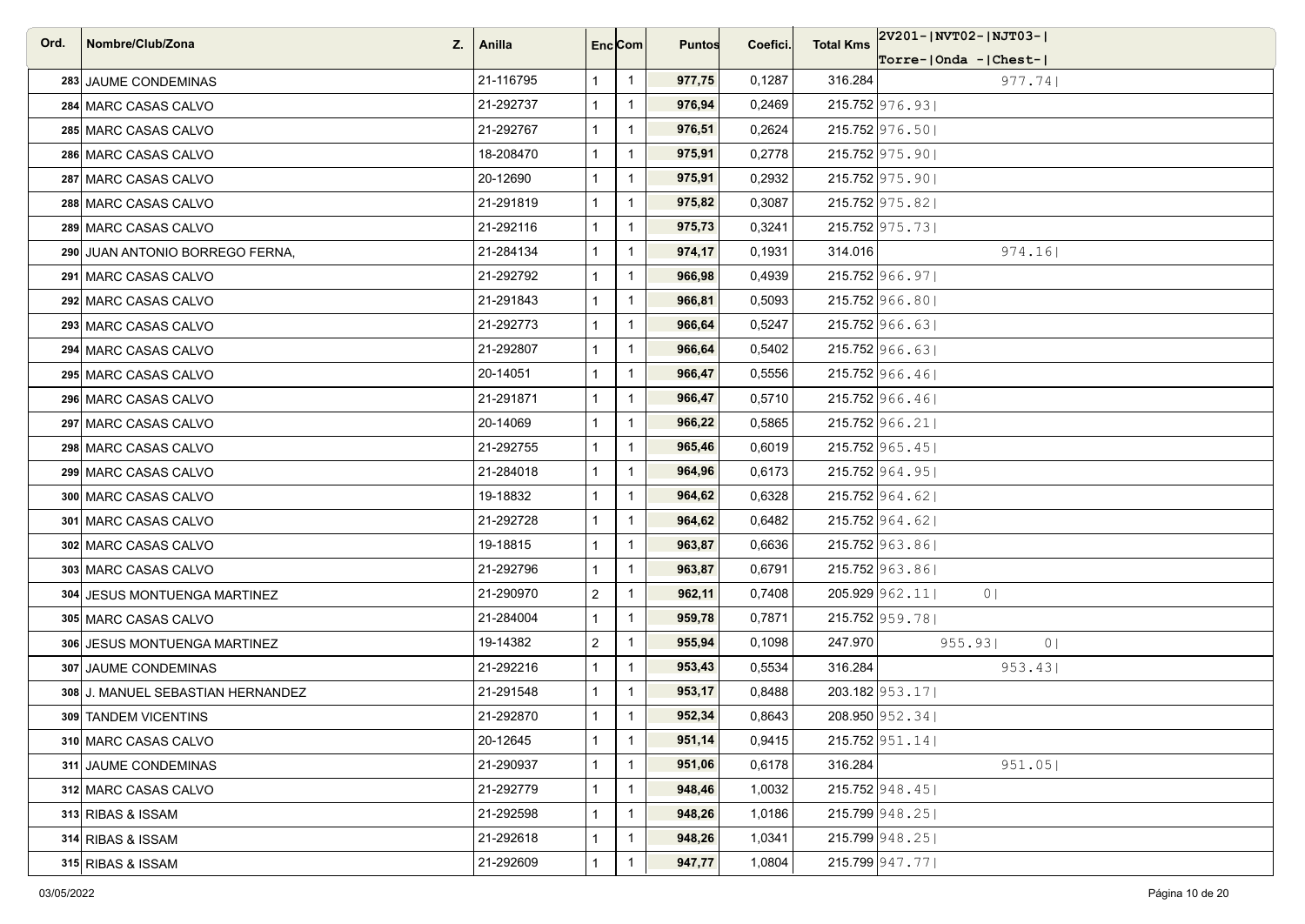| Ord. | Nombre/Club/Zona<br>Z.          | Anilla    | Enc Com        |                | <b>Puntos</b> | Coefici. | <b>Total Kms</b> | 2V201- NVT02- NJT03-             |
|------|---------------------------------|-----------|----------------|----------------|---------------|----------|------------------|----------------------------------|
|      |                                 |           |                |                |               |          |                  | $Torre-IOnda -  Check-I$         |
|      | 316 RIBAS & ISSAM               | 18-10940  | $\mathbf{1}$   | $\overline{1}$ | 947,53        | 1,0958   |                  | 215.799 947.52                   |
|      | 317 BERNARDO MECA               | 21-292419 | $\mathbf{1}$   | $\overline{1}$ | 943,54        | 1,2193   |                  | $205.293 \mid 943.53 \mid$       |
|      | 318 RIBAS & ISSAM               | 21-284167 | $\mathbf{1}$   | $\mathbf{1}$   | 942,38        | 1,3119   |                  | 215.799 942.37                   |
|      | 319 RIBAS & ISSAM               | 21-279317 | $\mathbf{1}$   | $\mathbf{1}$   | 942,06        | 1,3736   |                  | $215.799$ 942.05                 |
|      | 320 JESUS MONTUENGA MARTINEZ    | 21-291150 | $\mathbf{1}$   | $\mathbf{1}$   | 941,16        | 1,4199   |                  | 205.929 941.16                   |
|      | 321 TANDEM VICENTINS            | 21-279390 | $\overline{2}$ | $\mathbf{1}$   | 941,00        | 1,4353   |                  | 208.950 940.99<br>0 <sup>1</sup> |
|      | 322 JESUS MONTUENGA MARTINEZ    | 21-291171 | $\overline{2}$ | $\mathbf{1}$   | 940,99        | 1,4508   |                  | 205.929 940.99<br>0 <sub>1</sub> |
|      | 323 RIBAS & ISSAM               | 21-292648 | $\mathbf{1}$   | $\mathbf{1}$   | 940,22        | 1,4662   |                  | 215.799 940.22                   |
|      | 324 JUAN & GINES MONTOYA        | 21-279284 | $\overline{2}$ | $\mathbf{1}$   | 940,16        | 1,4816   |                  | 208.106 940.16<br>0 <sub>1</sub> |
|      | 325 RIBAS & ISSAM               | 20-13855  | $\mathbf{1}$   | $\overline{1}$ | 940,14        | 1,5279   |                  | $215.799$ 940.14                 |
|      | 326 RIBAS & ISSAM               | 21-292649 | $\mathbf{1}$   | $\mathbf{1}$   | 938,95        | 1,5897   |                  | 215.799 938.95                   |
|      | 327 JUAN ANTONIO BORREGO FERNA, | 21-284286 | $\mathbf{1}$   | $\mathbf{1}$   | 937,92        | 0,5019   | 247.146          | 937.91                           |
|      | 328 JESUS MONTUENGA MARTINEZ    | 21-291188 | $\overline{2}$ | $\overline{1}$ | 934,52        | 1,7131   |                  | 205.929 934.51<br>0 <sub>1</sub> |
|      | 329 MANUEL RODRIGUEZ CORRALES   | 21-292833 | $\mathbf{2}$   | $\overline{2}$ | 934,50        | 11,6676  |                  | 463.809 481.30   453.19          |
|      | 330 RIBAS & ISSAM               | 21-292623 | $\mathbf{1}$   | $\mathbf{1}$   | 933,58        | 1,7286   |                  | 215.799 933.57                   |
|      | 331 MARC CASAS CALVO            | 21-292778 | $\mathbf{1}$   | $\mathbf{1}$   | 932,59        | 1,7440   |                  | $215.752$ 932.59                 |
|      | 332 MARC CASAS CALVO            | 19-14583  | $\mathbf{1}$   | $\overline{1}$ | 932,36        | 1,7594   |                  | $215.752$ 932.35                 |
|      | 333 MARC CASAS CALVO            | 21-292109 | $\mathbf{1}$   | $\mathbf{1}$   | 932,28        | 1,7749   |                  | $215.752$ 932.27                 |
|      | 334 JESUS MONTUENGA MARTINEZ    | 21-291078 | $\mathbf{2}$   | $\mathbf{1}$   | 932,21        | 1,8057   |                  | 205.929 932.21<br>0 <sub>1</sub> |
|      | 335 MARC CASAS CALVO            | 21-292134 | $\mathbf{1}$   | $\mathbf{1}$   | 931,81        | 1,8212   |                  | $215.752$ 931.80                 |
|      | 336 MARC CASAS CALVO            | 21-292795 | $\mathbf{1}$   | $\overline{1}$ | 931,81        | 1,8366   |                  | $215.752$ 931.80                 |
|      | 337 MARC CASAS CALVO            | 21-292071 | $\mathbf{1}$   | $\mathbf{1}$   | 931,57        | 1,8520   |                  | $215.752$ 931.57                 |
|      | 338 MARC CASAS CALVO            | 21-292754 | $\mathbf{1}$   | $\mathbf{1}$   | 931,26        | 1,8675   |                  | $215.752$ 931.26                 |
|      | 339 JOSE TENA BUBURE            | 21-291642 | $\overline{2}$ | $\mathbf{1}$   | 927,17        | 0,7528   | 255.776          | 927.17<br>0 <sub>1</sub>         |
|      | 340 RIBAS & ISSAM               | 19-15178  | $\mathbf{1}$   | $\mathbf{1}$   | 927,11        | 1,9601   |                  | 215.799 927.10                   |
|      | 341 RIBAS & ISSAM               | 21-292620 | $\mathbf{1}$   | $\mathbf{1}$   | 926,41        | 1,9755   |                  | $215.799$ 926.40                 |
|      | 342 JUAN ANTONIO BORREGO FERNA, | 21-284138 | $\mathbf{1}$   | $\mathbf{1}$   | 925,66        | 1,1583   | 314.016          | 925.66                           |
|      | 343 JUAN ANTONIO BORREGO FERNA, | 21-284136 | $\mathbf{1}$   | $\mathbf{1}$   | 925,44        | 1,1712   | 314.016          | 925.43                           |
|      | 344 JESUS MONTUENGA MARTINEZ    | 21-291197 | $\overline{2}$ | $\overline{c}$ | 924,41        | 11,7729  |                  | 453.899 366.17   558.23          |
|      | 345 JESUS MONTUENGA MARTINEZ    | 21-290964 | $\mathbf{1}$   | $\mathbf{1}$   | 922,11        | 0,8783   | 247.970          | 922.11                           |
|      | 346 JESUS MONTUENGA MARTINEZ    | 21-291079 | $\overline{2}$ | $\overline{2}$ | 920,60        | 11,5636  |                  | 453.899 596.59 323.99            |
|      | 347 MARC CASAS CALVO            | 20-14055  | $\mathbf{1}$   | $\mathbf{1}$   | 917,17        | 2,1298   |                  | $215.752$ 917.17                 |
|      | 348 MARC CASAS CALVO            | 21-291857 | $\mathbf{1}$   | $\mathbf{1}$   | 916,94        | 2,1453   |                  | 215.752 916.94                   |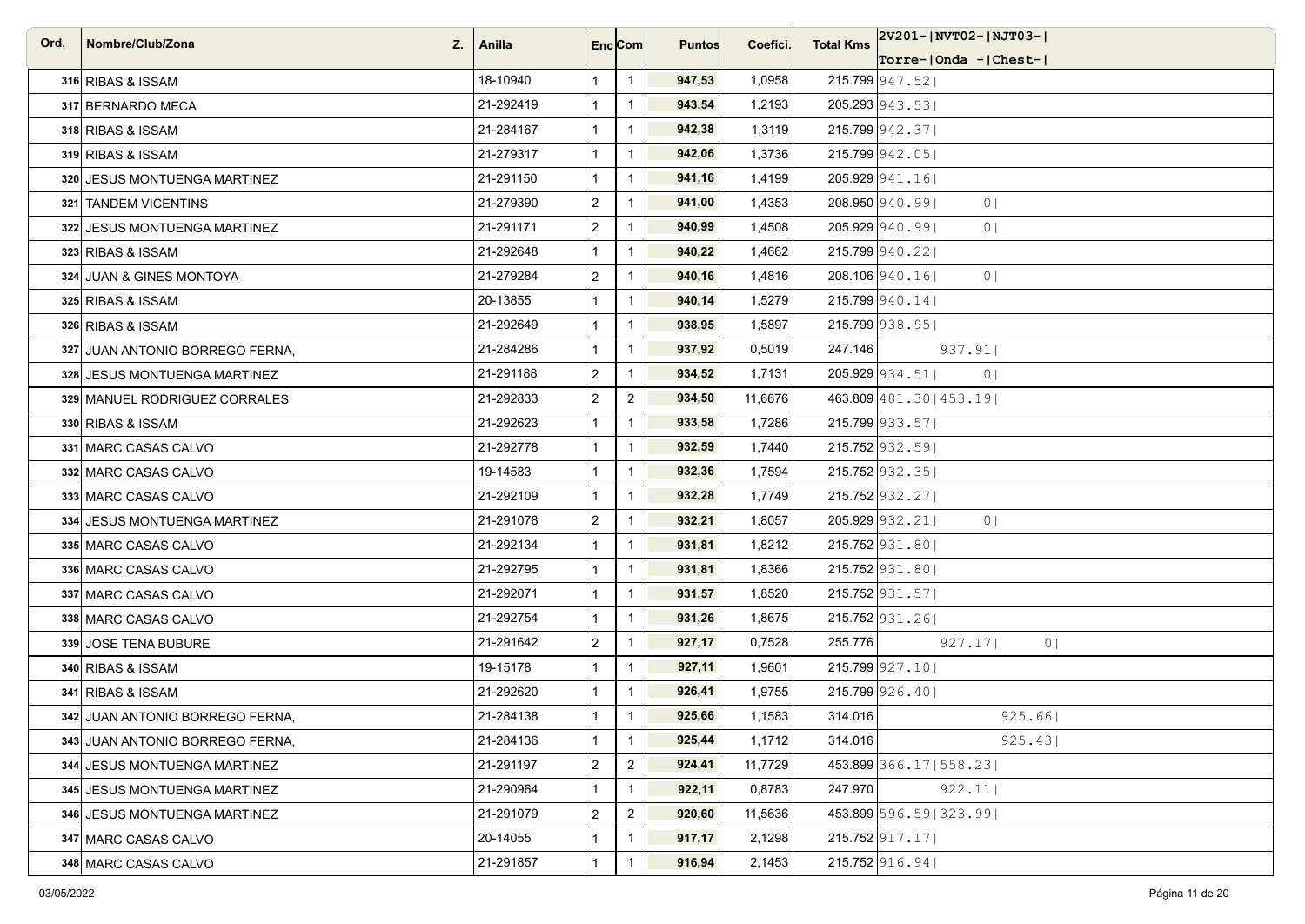| Ord. | Nombre/Club/Zona<br>Z.            | Anilla    | Enc Com        |                | <b>Puntos</b> | Coefici. | <b>Total Kms</b> | 2V201-JNVT02-JNJT03-J            |
|------|-----------------------------------|-----------|----------------|----------------|---------------|----------|------------------|----------------------------------|
|      |                                   |           |                |                |               |          |                  | Torre- Onda - Chest-             |
|      | 349 JUAN ANTONIO BORREGO FERNA,   | 21-226430 | $\mathbf{1}$   | $\overline{1}$ | 916,70        | 1,0509   | 247.146          | 916.70                           |
|      | 350 TANDEM VICENTINS              | 21-292347 | $\overline{2}$ | $\mathbf{1}$   | 915,04        | 2,1761   |                  | 208.950 915.03<br>0 <sup>1</sup> |
|      | 351 JUAN ANTONIO BORREGO FERNA,   | 21-284103 | $\mathbf{1}$   | $\mathbf{1}$   | 914,77        | 1,0822   | 247.146          | 914.77                           |
|      | 352 JESUS MONTUENGA MARTINEZ      | 21-291563 | $\mathbf{1}$   | $\overline{1}$ | 914,66        | 2,2070   |                  | $205.929$ 914.65                 |
|      | 353 JAUME CONDEMINAS              | 19-15451  | $\mathbf{1}$   | $\mathbf{1}$   | 913,65        | 1,5573   | 316.284          | 913.65                           |
|      | 354 JESUS MONTUENGA MARTINEZ      | 21-291179 | $\overline{2}$ | $\mathbf{1}$   | 912,92        | 2,2379   |                  | 205.929 912.92<br>0 <sub>1</sub> |
|      | 355 BERNARDO MECA                 | 21-292417 | $\mathbf{1}$   | $\mathbf{1}$   | 912,50        | 1,1606   | 247.334          | 912.50                           |
|      | 356 J. MANUEL SEBASTIAN HERNANDEZ | 21-290994 | $\mathbf{1}$   | $\overline{1}$ | 912,15        | 2,2687   |                  | $203.182$ 912.14                 |
|      | 357 TANDEM VICENTINS              | 21-292360 | $\overline{2}$ | $\mathbf{1}$   | 908,38        | 2,2842   |                  | 208.950 908.38<br>0 <sup>1</sup> |
|      | 358 JUAN & GINES MONTOYA          | 21-290822 | $\overline{2}$ | $\mathbf{1}$   | 908,01        | 2,3459   |                  | 208.106 908.01<br>0 <sub>1</sub> |
|      | 359 MARC CASAS CALVO              | 21-292780 | $\mathbf{1}$   | $\mathbf{1}$   | 907,94        | 2,3613   |                  | $215.752$ 907.93                 |
|      | 360 MARC CASAS CALVO              | 21-292731 | $\mathbf{1}$   | $\overline{1}$ | 907,79        | 2,3768   |                  | 215.752 907.78                   |
|      | 361 MARC CASAS CALVO              | 20-12736  | $\mathbf{1}$   | $\mathbf{1}$   | 907,72        | 2,3922   |                  | $215.752$ 907.71                 |
|      | 362 MARC CASAS CALVO              | 21-292732 | $\mathbf{1}$   | $\overline{1}$ | 907,64        | 2,4231   |                  | 215.752 907.64                   |
|      | 363 JUAN ANTONIO BORREGO FERNA.   | 21-292291 | $\mathbf{1}$   | $\mathbf{1}$   | 907,44        | 1,2547   | 247.146          | 907.44                           |
|      | 364 MARC CASAS CALVO              | 21-291878 | $\mathbf{1}$   | $\overline{1}$ | 907,42        | 2,4694   |                  | 215.752 907.41                   |
|      | 365 MARC CASAS CALVO              | 20-14053  | $\mathbf{1}$   | $\mathbf{1}$   | 907,34        | 2,4848   |                  | $215.752$ 907.34                 |
|      | 366 MARC CASAS CALVO              | 21-291863 | $\mathbf{1}$   | $\mathbf{1}$   | 907,27        | 2,5157   |                  | 215.752 907.27                   |
|      | 367 MARC CASAS CALVO              | 19-18850  | $\mathbf{1}$   | $\mathbf{1}$   | 907,20        | 2,5311   |                  | $215.752$ 907.19                 |
|      | 368 MARC CASAS CALVO              | 19-18851  | $\mathbf{1}$   | $\overline{1}$ | 907,20        | 2,5465   |                  | $215.752$ 907.19                 |
|      | 369 MARC CASAS CALVO              | 21-292762 | $\mathbf{1}$   | $\mathbf{1}$   | 907,20        | 2,5620   |                  | 215.752 907.19                   |
|      | 370 MARC CASAS CALVO              | 21-292080 | $\mathbf{1}$   | $\overline{1}$ | 906,97        | 2,5774   |                  | 215.752 906.97                   |
|      | 371 MARC CASAS CALVO              | 21-291850 | $\mathbf{1}$   | $\overline{1}$ | 906,97        | 2,5928   |                  | 215.752 906.97                   |
|      | 372 MARC CASAS CALVO              | 21-279191 | $\mathbf{1}$   | $\mathbf{1}$   | 906,83        | 2,6083   |                  | 215.752 906.82                   |
|      | 373 MARC CASAS CALVO              | 20-12652  | $\mathbf{1}$   | $\mathbf{1}$   | 906,68        | 2,6391   |                  | 215.752 906.67                   |
|      | 374 JESUS MONTUENGA MARTINEZ      | 21-291569 | $\overline{2}$ | $\mathbf{1}$   | 906,51        | 2,6700   |                  | 205.929 906.51<br>0 <sub>1</sub> |
|      | 375 MARC CASAS CALVO              | 21-292759 | 1              | $\overline{1}$ | 906,08        | 2,6854   |                  | 215.752 906.08                   |
|      | 376 MARC CASAS CALVO              | 21-292802 | $\mathbf{1}$   | $\mathbf{1}$   | 905,86        | 2,7163   |                  | $215.752$ 905.86                 |
|      | 377 MARC CASAS CALVO              | 21-292125 | $\mathbf{1}$   | $\mathbf{1}$   | 905,42        | 2,7318   |                  | 215.752 905.41                   |
|      | 378 JUAN ANTONIO BORREGO FERNA,   | 21-284146 | $\mathbf{1}$   | $\mathbf{1}$   | 905,31        | 1,2704   | 247.146          | 905.31                           |
|      | 379 JUAN ANTONIO BORREGO FERNA.   | 21-292282 | $\mathbf{1}$   | $\mathbf{1}$   | 905,15        | 1,2861   | 247.146          | 905.15                           |
|      | 380 MARC CASAS CALVO              | 20-14117  | $\mathbf{1}$   | $\mathbf{1}$   | 905,12        | 2,7472   |                  | $215.752$ 905.12                 |
|      | 381 MARC CASAS CALVO              | 20-14076  | $\mathbf{1}$   | $\mathbf{1}$   | 904,90        | 2,8244   |                  | 215.752 904.90                   |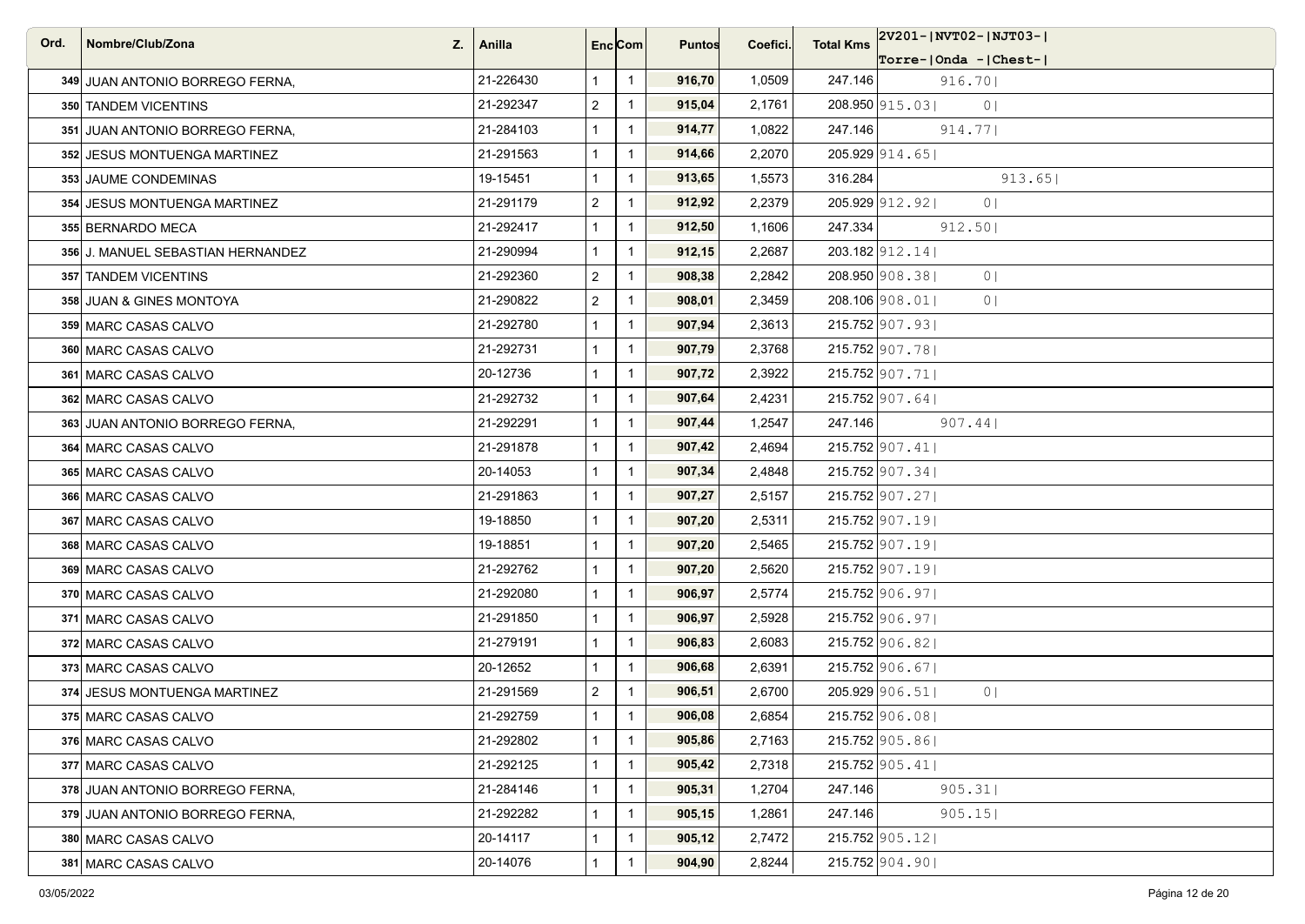| Ord. | Nombre/Club/Zona<br>Z.            | Anilla     |                | Enc <sub>i</sub> Com | <b>Puntos</b> | Coefici. | <b>Total Kms</b> | 2V201- NVT02- NJT03-              |
|------|-----------------------------------|------------|----------------|----------------------|---------------|----------|------------------|-----------------------------------|
|      |                                   |            |                |                      |               |          |                  | Torre- Onda - Chest-              |
|      | 382 TANDEM VICENTINS              | 21-292876  | $\overline{2}$ | $\overline{1}$       | 903,95        | 2,8707   |                  | 208.950 903.94<br>0 <sub>1</sub>  |
|      | 383 J. MANUEL SEBASTIAN HERNANDEZ | 21-291539  | $\mathbf{1}$   | $\mathbf{1}$         | 902,61        | 2,9324   |                  | $203.182$ 902.61                  |
|      | 384 JESUS MONTUENGA MARTINEZ      | 21-291002  | $\overline{a}$ | $\mathbf{1}$         | 902,06        | 1,5057   | 453.899          | 0 902.05                          |
|      | 385 BERNARDO MECA                 | 21-279382  | $\mathbf{1}$   | $\overline{1}$       | 901,71        | 2,9478   |                  | 205.293 901.70                    |
|      | 386 JESUS MONTUENGA MARTINEZ      | 21-291153  | $\overline{a}$ | $\mathbf{1}$         | 901,67        | 1,5371   | 247.970          | 901.66<br>0 <sup>1</sup>          |
|      | 387 JOSE TENA BUBURE              | 21-291643  | $\overline{a}$ | $\mathbf{1}$         | 901,36        | 1,5528   | 255.776          | 901.35<br>0 <sub>1</sub>          |
|      | 388 JESUS MONTUENGA MARTINEZ      | 21-290969  | $\overline{2}$ | $\overline{1}$       | 899,89        | 2,9941   |                  | 205.929 899.88<br>0 <sub>1</sub>  |
|      | 389 JUAN & GINES MONTOYA          | 21-292481  | $\overline{a}$ | $\overline{1}$       | 897,80        | 3,0404   |                  | 208.106 897.80<br>0 <sub>1</sub>  |
|      | 390 J. MANUEL SEBASTIAN HERNANDEZ | 21-291552  | $\mathbf{1}$   | $\mathbf{1}$         | 895,34        | 3,0713   |                  | 203.182 895.34                    |
|      | 391 RIBAS & ISSAM                 | 21-292655  | $\mathbf{1}$   | $\overline{1}$       | 895,10        | 3,1022   |                  | 215.799 895.09                    |
|      | 392 MARC CASAS CALVO              | 20-12607   | $\mathbf{1}$   | $\overline{1}$       | 894,76        | 3,1176   |                  | 215.752 894.75                    |
|      | 393 RIBAS & ISSAM                 | 21-292602  | $\mathbf{1}$   | $\overline{1}$       | 894,66        | 3,1330   |                  | 215.799 894.66                    |
|      | 394 JESUS MONTUENGA MARTINEZ      | 21-291072  | $\overline{2}$ | $\mathbf{1}$         | 894,57        | 3,1485   |                  | 205.929 894.561<br>0 <sub>1</sub> |
|      | 395 RIBAS & ISSAM                 | 21-292633  | $\mathbf{1}$   | $\mathbf{1}$         | 894,30        | 3,1793   |                  | 215.799 894.30                    |
|      | 396 MARC CASAS CALVO              | 21-291810  | $\mathbf{1}$   | $\overline{1}$       | 894,25        | 3,2102   |                  | 215.752 894.25                    |
|      | 397 MARC CASAS CALVO              | 21-284010  | $\mathbf{1}$   | $\overline{1}$       | 894,18        | 3,2411   |                  | 215.752 894.18                    |
|      | 398 MARC CASAS CALVO              | 21-292140  | $\mathbf{1}$   | $\overline{1}$       | 894,11        | 3,2874   |                  | 215.752 894.10                    |
|      | 399 RIBAS & ISSAM                 | 21-292651  | $\mathbf{1}$   | $\overline{1}$       | 894,09        | 3,3028   |                  | 215.799 894.08                    |
|      | 400 JESUS MONTUENGA MARTINEZ      | 19-14381   | $\mathbf{1}$   | $\mathbf{1}$         | 892,81        | 1,7566   | 247.970          | 892.81                            |
|      | 401 JUAN ANTONIO BORREGO FERNA,   | 21-279398  | $\mathbf{1}$   | $\overline{1}$       | 891,75        | 1,8037   | 247.146          | 891.74                            |
|      | 402 RIBAS & ISSAM                 | 19-15170   | $\mathbf{1}$   | $\mathbf{1}$         | 889,50        | 3,3954   |                  | 215.799 889.50                    |
|      | 403 JAUME CONDEMINAS              | 21-290719  | $\mathbf{1}$   | $\mathbf{1}$         | 886,63        | 1,8276   | 316.284          | 886.63                            |
|      | 404 JUAN & GINES MONTOYA          | 21-290921  | $\overline{2}$ | $\overline{1}$       | 884,52        | 3,4880   |                  | 208.106 884.52<br>0 <sup>1</sup>  |
|      | 405 JAUME CONDEMINAS              | 19-9522291 | $\mathbf{1}$   | $\overline{1}$       | 884,37        | 1,9177   | 316.284          | 884.371                           |
|      | 406 JUAN ANTONIO BORREGO FERNA,   | 21-284118  | $\mathbf{1}$   | $\overline{1}$       | 881,92        | 1,9692   | 314.016          | 881.91                            |
|      | 407 MARC CASAS CALVO              | 21-292123  | $\mathbf{1}$   | $\overline{1}$       | 880,83        | 3,5806   |                  | 215.752 880.83                    |
|      | 408 RIBAS & ISSAM                 | 21-292656  | $\mathbf{1}$   | $\overline{1}$       | 880,54        | 3,5960   |                  | 215.799 880.53                    |
|      | 409 MARC CASAS CALVO              | 21-292744  | $\mathbf{1}$   | $\overline{1}$       | 880,48        | 3,6115   |                  | 215.752 880.48                    |
|      | 410 MARC CASAS CALVO              | 21-291783  | $\mathbf{1}$   | $\mathbf{1}$         | 880,41        | 3,6269   |                  | $215.752$ 880.41                  |
|      | 411 MARC CASAS CALVO              | 21-292799  | $\mathbf{1}$   | $\mathbf{1}$         | 880,20        | 3,6423   |                  | 215.752 880.20                    |
|      | 412 MARC CASAS CALVO              | 21-291723  | $\mathbf{1}$   | $\overline{1}$       | 879,93        | 3,6578   |                  | 215.752 879.92                    |
|      | 413 MARC CASAS CALVO              | 21-292776  | $\mathbf{1}$   | $\mathbf{1}$         | 879,72        | 3,6732   |                  | $215.752$ 879.71                  |
|      | 414 MANUEL RODRIGUEZ CORRALES     | 19-20046   | $\overline{a}$ | $\overline{1}$       | 879,69        | 2,0860   | 252.925          | 0  <br>879.69                     |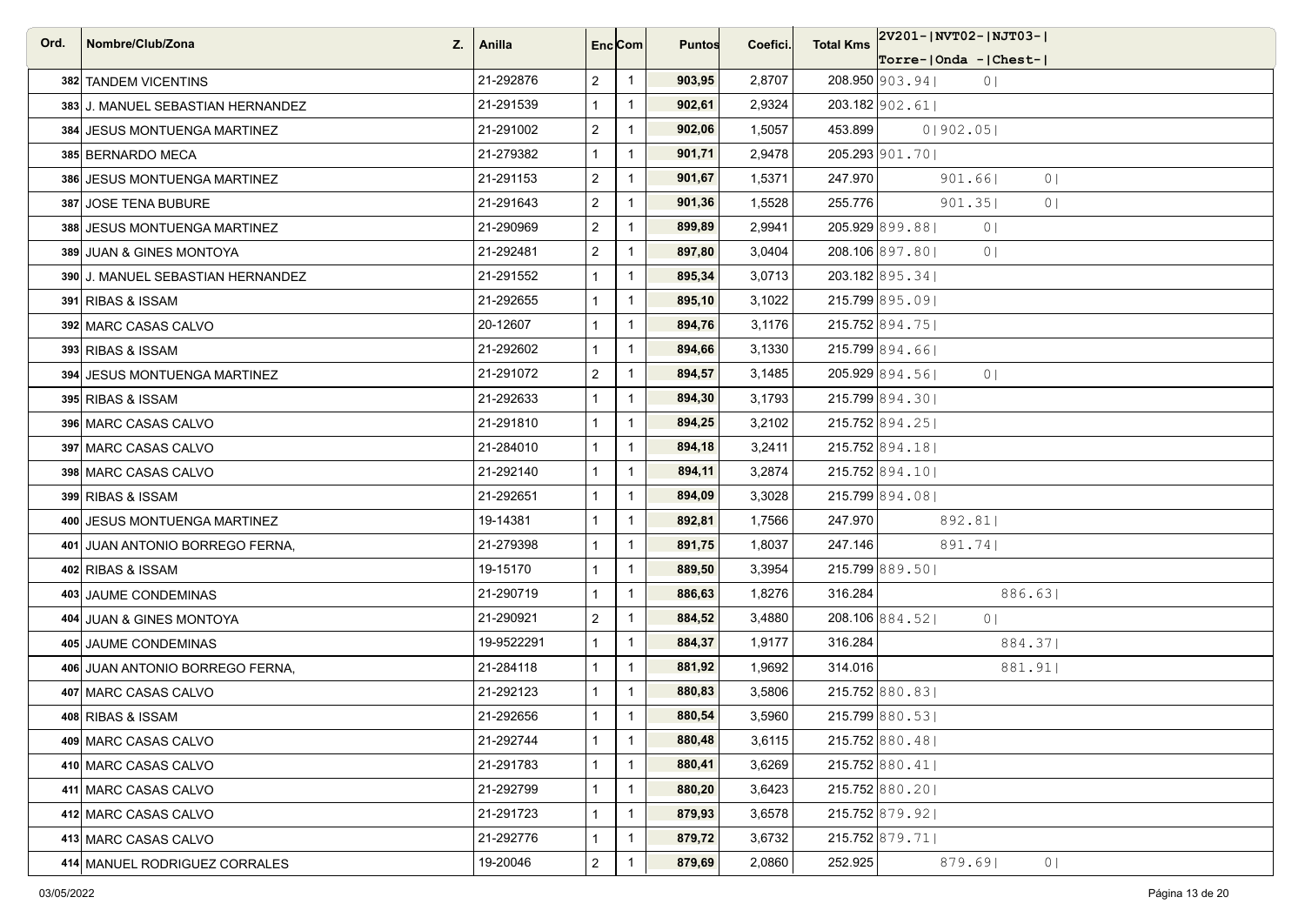| Ord. | Nombre/Club/Zona                   | $Z_i$   Anilla | Enc <sub>i</sub> Com |                | <b>Puntos</b> | Coefici. | <b>Total Kms</b> | 2V201-JNVT02-JNJT03-J             |
|------|------------------------------------|----------------|----------------------|----------------|---------------|----------|------------------|-----------------------------------|
|      |                                    |                |                      |                |               |          |                  | $ Torre- Onda -  Chest- $         |
|      | 415 MARC CASAS CALVO               | 19-14524       | $\mathbf{1}$         | $\overline{1}$ | 879,23        | 3,6886   |                  | 215.752 879.22                    |
|      | 416 FRANCISCO JAVIER SERRANO AVALO | 19-14688       | $\mathbf{1}$         | $\mathbf{1}$   | 878,37        | 3,7349   |                  | 219.761 878.37                    |
|      | 417 RIBAS & ISSAM                  | 21-292653      | $\mathbf{1}$         | $\mathbf{1}$   | 875,88        | 3,7658   |                  | 215.799 875.88                    |
|      | 418 FRANCISCO JAVIER SERRANO AVALO | 19-20577       | $\mathbf{1}$         | $\overline{1}$ | 874,77        | 3,7812   |                  | 219.761 874.76                    |
|      | 419 MANUEL RODRIGUEZ CORRALES      | 21-292569      | $\mathbf{1}$         | $\overline{1}$ | 874,50        | 3,7967   |                  | 210.884 874.491                   |
|      | 420 MARC CASAS CALVO               | 21-292810      | $\mathbf{1}$         | $\mathbf{1}$   | 870,81        | 3,8584   |                  | 215.752 870.80                    |
|      | 421 JUAN & GINES MONTOYA           | 21-27925       | $\overline{2}$       | $\overline{1}$ | 870,56        | 3,8738   |                  | 208.106 870.561<br>0 <sub>1</sub> |
|      | 422 JESUS MONTUENGA MARTINEZ       | 21-291055      | 3                    | $\overline{2}$ | 870,14        | 10,3324  |                  | 520.769 310.15<br>0 559.98        |
|      | 423 JUAN ANTONIO BORREGO FERNA,    | 21-284126      | $\mathbf{1}$         | $\overline{1}$ | 870,00        | 2,3370   | 247.146          | 870.00                            |
|      | 424 RIBAS & ISSAM                  | 20-13837       | $\mathbf{1}$         | $\mathbf{1}$   | 869,36        | 3,8893   |                  | 215.799 869.361                   |
|      | 425 MARC CASAS CALVO               | 21-292122      | $\mathbf{1}$         | $\overline{1}$ | 869,04        | 3,9047   |                  | 215.752 869.03                    |
|      | 426 MARC CASAS CALVO               | 20-13943       | $\mathbf{1}$         | $\overline{1}$ | 868,90        | 3,9201   |                  | 215.752 868.89                    |
|      | 427 MARC CASAS CALVO               | 20-14063       | $\mathbf{1}$         | $\overline{1}$ | 868,90        | 3,9356   |                  | 215.752 868.89                    |
|      | 428 MARC CASAS CALVO               | 21-292777      | $\mathbf{1}$         | $\overline{1}$ | 868,15        | 3,9664   |                  | 215.752 868.15                    |
|      | 429 RIBAS & ISSAM                  | 21-292657      | $\mathbf{1}$         | $\overline{1}$ | 868,07        | 3,9819   |                  | 215.799 868.06                    |
|      | 430 MARC CASAS CALVO               | 21-291785      | $\mathbf{1}$         | $\mathbf{1}$   | 868,02        | 3,9973   |                  | 215.752 868.01                    |
|      | 431 MARC CASAS CALVO               | 21-211874      | $\mathbf{1}$         | $\overline{1}$ | 867,74        | 4,0127   |                  | 215.752 867.74                    |
|      | 432 MARC CASAS CALVO               | 21-291732      | $\mathbf{1}$         | $\mathbf{1}$   | 867,20        | 4,0282   |                  | 215.752 867.201                   |
|      | 433 MARC CASAS CALVO               | 21-292768      | $\mathbf{1}$         | $\mathbf{1}$   | 867,00        | 4,0436   |                  | $215.752$ 866.99                  |
|      | 434 MARC CASAS CALVO               | 19-14657       | $\mathbf{1}$         | $\overline{1}$ | 867,00        | 4,0590   |                  | 215.752 866.99                    |
|      | 435 BERNARDO MECA                  | 21-292436      | $\overline{2}$       | $\overline{1}$ | 865,27        | 2,1880   | 519.497          | 865.26<br>0 <sup>1</sup>          |
|      | 436 JOSE TENA BUBURE               | 21-291603      | $\overline{2}$       | $\mathbf{1}$   | 864,36        | 2,4938   | 255.776          | 864.35<br>0 <sup>1</sup>          |
|      | 437 MARC CASAS CALVO               | 21-292788      | $\mathbf{1}$         | $\overline{1}$ | 862,82        | 4,1362   |                  | 215.752 862.81                    |
|      | 438 MARC CASAS CALVO               | 21-292119      | $\mathbf{1}$         | $\overline{1}$ | 862,62        | 4,1516   |                  | 215.752 862.61                    |
|      | 439 JESUS MONTUENGA MARTINEZ       | 21-279333      | $\mathbf{1}$         | $\overline{1}$ | 860,82        | 2,6977   | 247.970          | 860.82                            |
|      | 440 JUAN & GINES MONTOYA           | 21-279248      | $\overline{2}$       | $\mathbf{1}$   | 858,55        | 4,1671   |                  | 208.106 858.54<br>0 <sub>1</sub>  |
|      | 441 BERNARDO MECA                  | 21-292421      | $\overline{2}$       | $\overline{1}$ | 858,33        | 2,7761   | 247.334          | 858.33<br>0 <sub>1</sub>          |
|      | 442 JUAN ANTONIO BORREGO FERNA,    | 21-284283      | $\mathbf{1}$         | $\overline{1}$ | 857,40        | 2,8075   | 247.146          | 857.391                           |
|      | 443 JESUS MONTUENGA MARTINEZ       | 21-291041      | 3                    | $\mathbf{1}$   | 857,14        | 2,2394   | 520.769          | 0 857.13 <br>0 <sub>1</sub>       |
|      | 444 RIBAS & ISSAM                  | 21-292608      | $\mathbf{1}$         | $\mathbf{1}$   | 856,87        | 4,2134   |                  | 215.799 856.87                    |
|      | 445 JUAN ANTONIO BORREGO FERNA,    | 21-292295      | $\mathbf{1}$         | $\mathbf{1}$   | 856,27        | 2,8389   | 247.146          | 856.26                            |
|      | 446 RIBAS & ISSAM                  | 21-292659      | $\mathbf{1}$         | $\mathbf{1}$   | 849,72        | 4,2905   |                  | 215.799 849.721                   |
|      | 447 JUAN ANTONIO BORREGO FERNA,    | 20-14137       | $\mathbf{1}$         | $\overline{1}$ | 848,18        | 2,9016   | 247.146          | 848.18                            |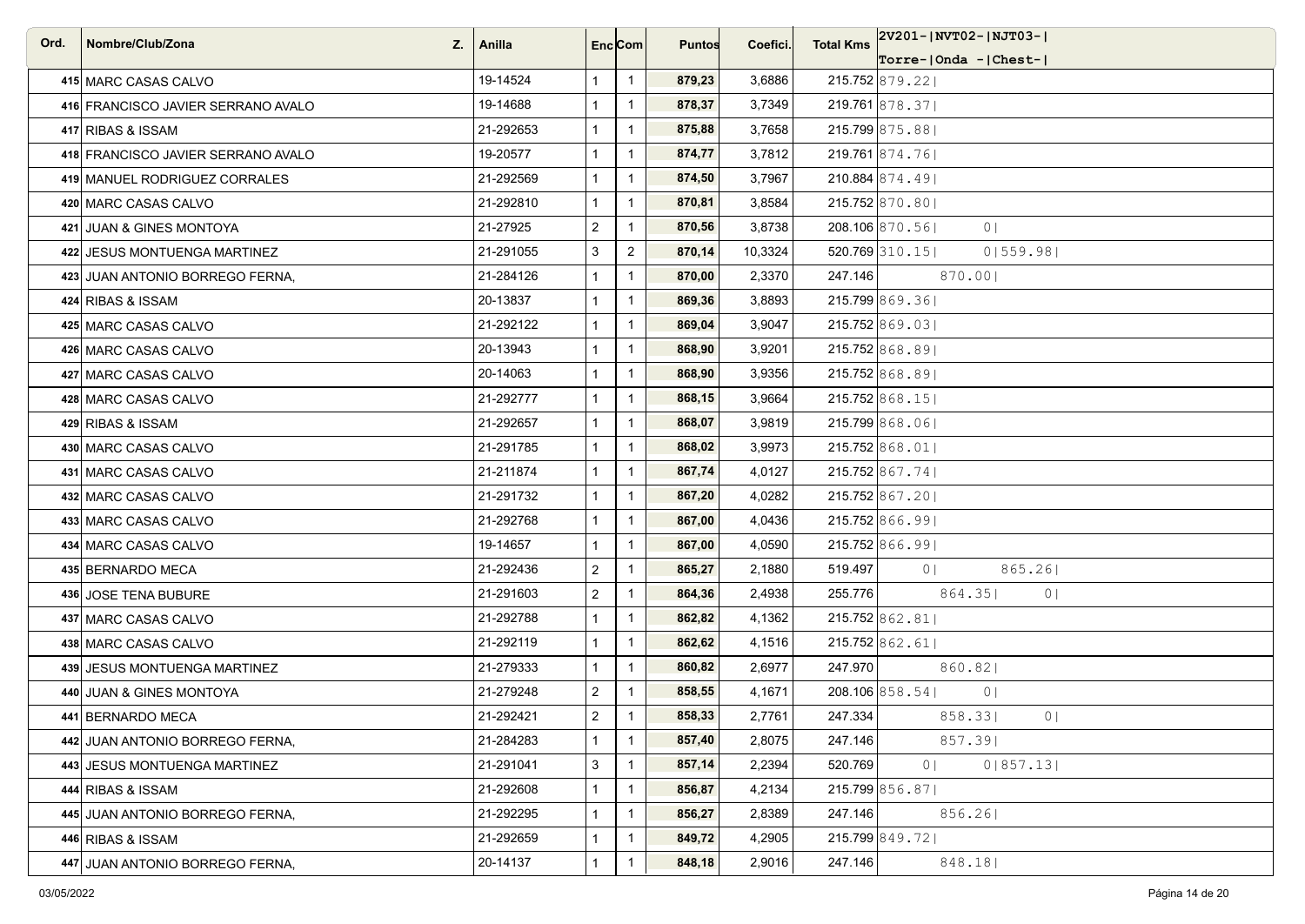| Ord. | Nombre/Club/Zona<br>Z.            | Anilla    | Enc <sub>i</sub> Com |                | <b>Puntos</b> | Coefici. | <b>Total Kms</b> | 2V201- NVT02- NJT03-              |
|------|-----------------------------------|-----------|----------------------|----------------|---------------|----------|------------------|-----------------------------------|
|      |                                   |           |                      |                |               |          |                  | Torre- Onda - Chest-              |
|      | 448 MARC CASAS CALVO              | 20-14079  | $\mathbf{1}$         | $\overline{1}$ | 848,17        | 4,3060   |                  | $215.752$ 848.17                  |
|      | 449 JUAN ANTONIO BORREGO FERNA,   | 21-279363 | $\mathbf{1}$         | $\mathbf{1}$   | 845,92        | 2,2909   | 314.016          | 845.92                            |
|      | 450 JUAN ANTONIO BORREGO FERNA,   | 21-284119 | $\mathbf{1}$         | $\mathbf{1}$   | 844,84        | 2,3167   | 314.016          | 844.831                           |
|      | 451 JUAN ANTONIO BORREGO FERNA,   | 21-292273 | $\mathbf{1}$         | $\overline{1}$ | 844,74        | 2,3295   | 314.016          | 844.74                            |
|      | 452 MARC CASAS CALVO              | 21-292775 | $\mathbf{1}$         | $\mathbf{1}$   | 842,89        | 4,3523   |                  | 215.752 842.88                    |
|      | 453 MARC CASAS CALVO              | 21-292789 | $\mathbf{1}$         | $\mathbf{1}$   | 842,83        | 4,3677   |                  | 215.752 842.82                    |
|      | 454 JAUME CONDEMINAS              | 21-292205 | $\mathbf{1}$         | $\mathbf{1}$   | 842,44        | 2,3553   | 316.284          | 842.43                            |
|      | 455 JESUS MONTUENGA MARTINEZ      | 19-20012  | $\mathbf{1}$         | $\overline{1}$ | 841,08        | 2,9800   | 247.970          | 841.07                            |
|      | 456 JESUS MONTUENGA MARTINEZ      | 21-291070 | $\overline{2}$       | $\overline{1}$ | 839,80        | 2,4067   | 562.810          | 0 839.79                          |
|      | 457 JESUS MONTUENGA MARTINEZ      | 21-291532 | $\overline{2}$       | $\mathbf{1}$   | 839,00        | 4,3986   |                  | 205.929 838.991<br>0 <sub>1</sub> |
|      | 458 BERNARDO MECA                 | 21-279213 | $\mathbf{1}$         | $\mathbf{1}$   | 838,79        | 3,0114   | 247.334          | 838.78                            |
|      | 459 BERNARDO MECA                 | 21-279211 | $\mathbf{1}$         | $\overline{1}$ | 836,21        | 4,4140   |                  | 205.293 836.20                    |
|      | 460 MARC CASAS CALVO              | 21-284017 | $\mathbf{1}$         | $\mathbf{1}$   | 834,33        | 4,4449   |                  | 215.752 834.33                    |
|      | 461 MARC CASAS CALVO              | 21-279179 | $\mathbf{1}$         | $\mathbf{1}$   | 833,96        | 4,4603   |                  | 215.752 833.95                    |
|      | 462 JAUME CONDEMINAS              | 21-292239 | $\mathbf{1}$         | $\mathbf{1}$   | 833,79        | 2,4840   | 316.284          | 833.781                           |
|      | 463 MARC CASAS CALVO              | 21-291842 | $\mathbf{1}$         | $\mathbf{1}$   | 832,27        | 4,5066   |                  | 215.752 832.26                    |
|      | 464 JESUS MONTUENGA MARTINEZ      | 21-291064 | $\mathbf{1}$         | $\overline{1}$ | 828,24        | 4,5375   |                  | 205.929 828.23                    |
|      | 465 MARC CASAS CALVO              | 21-291893 | $\mathbf{1}$         | $\mathbf{1}$   | 827,98        | 4,5529   |                  | 215.752 827.98                    |
|      | 466 MARC CASAS CALVO              | 21-279195 | $\mathbf{1}$         | $\mathbf{1}$   | 827,73        | 4,5838   |                  | 215.752 827.73                    |
|      | 467 RIBAS & ISSAM                 | 21-292629 | $\mathbf{1}$         | $\overline{1}$ | 827,73        | 4,5992   |                  | 215.799 827.72                    |
|      | 468 RIBAS & ISSAM                 | 21-292640 | $\mathbf{1}$         | $\mathbf{1}$   | 827,67        | 4,6147   |                  | 215.799 827.66                    |
|      | 469 J. MANUEL SEBASTIAN HERNANDEZ | 21-290968 | $\mathbf{1}$         | $\mathbf{1}$   | 825,32        | 4,6918   |                  | 203.182 825.32                    |
|      | 470 RIBAS & ISSAM                 | 21-292611 | $\mathbf{1}$         | $\mathbf{1}$   | 823,18        | 4,7536   |                  | 215.799 823.18                    |
|      | 471 JUAN ANTONIO BORREGO FERNA.   | 21-292910 | $\mathbf{1}$         | $\overline{1}$ | 821,49        | 3,3094   | 247.146          | 821.491                           |
|      | 472 JUAN ANTONIO BORREGO FERNA,   | 21-292930 | $\mathbf{1}$         | $\mathbf{1}$   | 819,23        | 3,3251   | 247.146          | 819.22                            |
|      | 473 JUAN ANTONIO BORREGO FERNA,   | 21-292293 | 1                    | $\mathbf{1}$   | 818,91        | 3,3408   | 247.146          | 818.90                            |
|      | 474 JUAN ANTONIO BORREGO FERNA,   | 21-292929 | $\mathbf{1}$         | $\mathbf{1}$   | 818,59        | 3,3565   | 247.146          | 818.58                            |
|      | 475 MARC CASAS CALVO              | 21-291880 | $\mathbf{1}$         | $\mathbf{1}$   | 818,57        | 4,7999   |                  | $215.752$ 818.57                  |
|      | 476 RIBAS & ISSAM                 | 21-292665 | 1                    | $\mathbf{1}$   | 818,51        | 4,8153   |                  | 215.799 818.50                    |
|      | 477 MANUEL RODRIGUEZ CORRALES     | 20-13595  | $\overline{2}$       | $\mathbf{2}$   | 818,22        | 8,3251   | 572.720          | 576.65   241.55                   |
|      | 478 JUAN ANTONIO BORREGO FERNA,   | 21-292294 | $\mathbf{1}$         | $\mathbf{1}$   | 813,15        | 2,5483   | 314.016          | 813.14                            |
|      | 479 JUAN ANTONIO BORREGO FERNA.   | 21-292932 | 1                    | $\mathbf{1}$   | 812,33        | 3,4349   | 247.146          | 812.33                            |
|      | 480 JUAN ANTONIO BORREGO FERNA,   | 21-284105 |                      | $\mathbf{1}$   | 812,01        | 3,4662   | 247.146          | 812.01                            |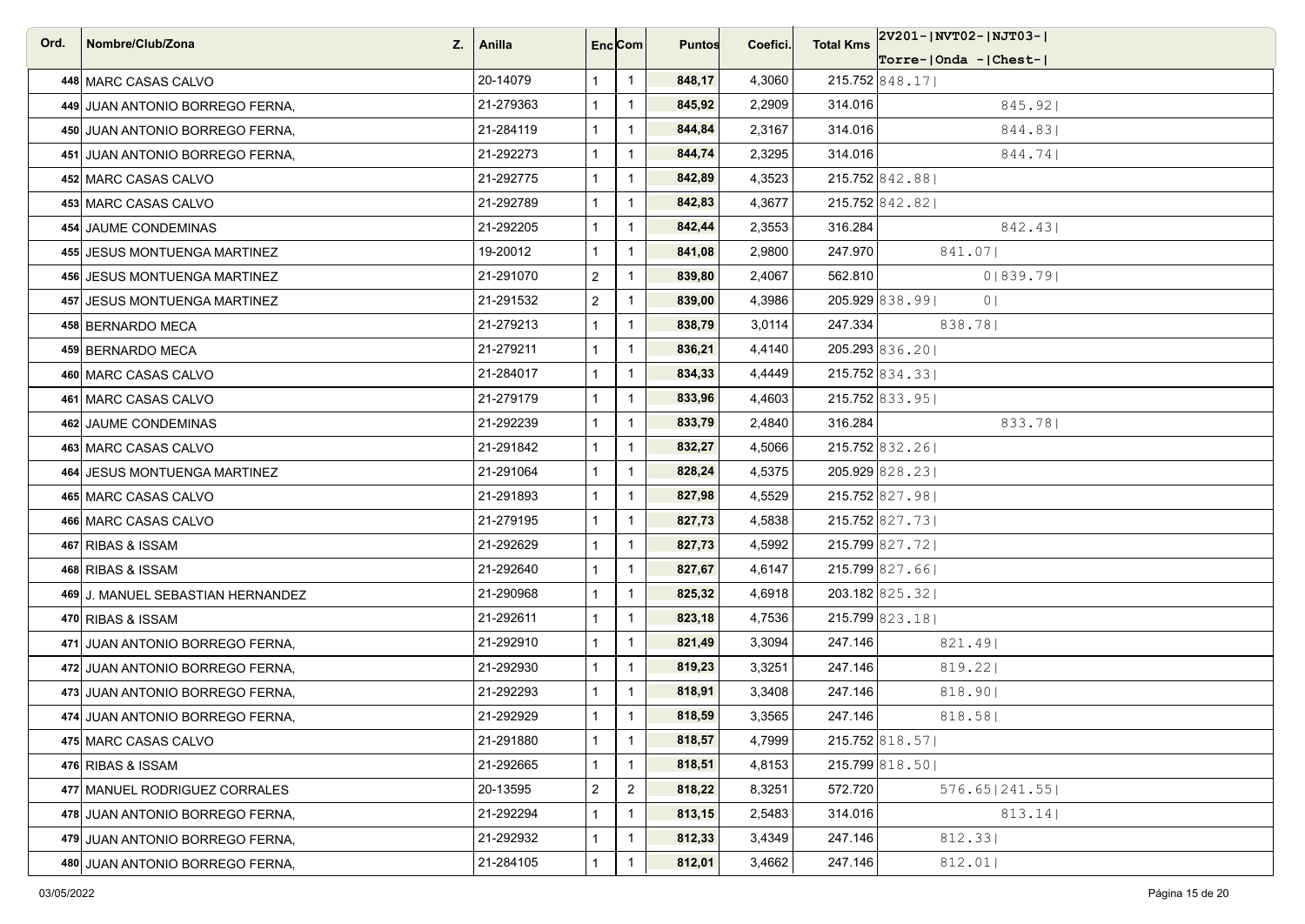| Ord. | Nombre/Club/Zona<br>Z.            | Anilla    |                | Enc <sub>i</sub> Com | <b>Puntos</b> | Coefici. | <b>Total Kms</b> | 2V201- NVT02- NJT03-             |
|------|-----------------------------------|-----------|----------------|----------------------|---------------|----------|------------------|----------------------------------|
|      |                                   |           |                |                      |               |          |                  | $ Torre- Onda -  Chest- $        |
|      | 481 JUAN ANTONIO BORREGO FERNA,   | 21-292905 | $\mathbf{1}$   | $\overline{1}$       | 811,82        | 3,4976   | 247.146          | 811.82                           |
|      | 482 MARC CASAS CALVO              | 21-291738 | $\mathbf{1}$   | $\overline{1}$       | 810,97        | 4,8462   |                  | 215.752 810.97                   |
|      | 483 RIBAS & ISSAM                 | 20-758036 | $\mathbf{1}$   | $\mathbf{1}$         | 810,38        | 4,8616   |                  | 215.799 810.37                   |
|      | 484 RIBAS & ISSAM                 | 21-292600 | $\mathbf{1}$   | $\overline{1}$       | 810,38        | 4,8770   |                  | 215.799 810.37                   |
|      | 485 MARC CASAS CALVO              | 21-292784 | $\mathbf{1}$   | $\overline{1}$       | 810,02        | 4,8925   |                  | 215.752 810.02                   |
|      | 486 JUAN ANTONIO BORREGO FERNA,   | 21-284288 | $\mathbf{1}$   | $\overline{1}$       | 809,62        | 3,5760   | 247.146          | 809.61                           |
|      | 487 MARC CASAS CALVO              | 19-18802  | $\mathbf{1}$   | $\overline{1}$       | 801,94        | 4,9696   |                  | 215.752 801.94                   |
|      | 488 JUAN ANTONIO BORREGO FERNA,   | 21-292928 | $\mathbf{1}$   | $\overline{1}$       | 801,70        | 2,6127   | 314.016          | 801.70                           |
|      | 489 J. MANUEL SEBASTIAN HERNANDEZ | 21-291554 | $\mathbf{1}$   | $\overline{1}$       | 800,10        | 5,0005   |                  | 203.182 800.10                   |
|      | 490 MARC CASAS CALVO              | 21-290173 | $\mathbf{1}$   | $\overline{1}$       | 794,71        | 5,0159   |                  | 215.752 794.701                  |
|      | 491 JUAN ANTONIO BORREGO FERNA,   | 21-292918 | $\mathbf{1}$   | $\overline{1}$       | 794,12        | 3,7172   | 247.146          | 794.12                           |
|      | 492 JESUS MONTUENGA MARTINEZ      | 21-291048 | $\overline{2}$ | $\overline{1}$       | 790,75        | 5,0314   |                  | 205.929 790.75<br>0 <sup>1</sup> |
|      | 493 MANUEL RODRIGUEZ CORRALES     | 21-291744 | $\overline{2}$ | $\overline{1}$       | 789,04        | 5,0468   |                  | 210.884 789.04<br>0 <sub>1</sub> |
|      | 494 RIBAS & ISSAM                 | 21-284164 | $\mathbf{1}$   | $\overline{1}$       | 787,60        | 5,0777   |                  | 215.799 787.60                   |
|      | 495 J. MANUEL SEBASTIAN HERNANDEZ | 21-291673 | $\mathbf{1}$   | $\overline{1}$       | 785,96        | 5,1085   |                  | 203.182 785.95                   |
|      | 496 JUAN ANTONIO BORREGO FERNA,   | 21-292261 | $\mathbf{1}$   | $\overline{1}$       | 784,20        | 3,7956   | 247.146          | 784.19                           |
|      | 497 MARC CASAS CALVO              | 21-291891 | $\mathbf{1}$   | $\overline{1}$       | 783,26        | 5,2011   |                  | 215.752 783.26                   |
|      | 498 MARC CASAS CALVO              | 19-18894  | $\mathbf{1}$   | $\overline{1}$       | 780,84        | 5,2166   |                  | 215.752 780.831                  |
|      | 499 RIBAS & ISSAM                 | 21-292671 | $\mathbf{1}$   | $\overline{1}$       | 778,05        | 5,2320   |                  | 215.799 778.04                   |
|      | 500 MARC CASAS CALVO              | 21-292130 | $\mathbf{1}$   | $\overline{1}$       | 776,30        | 5,2474   |                  | 215.752 776.29                   |
|      | 501 JESUS MONTUENGA MARTINEZ      | 21-291000 | $\overline{a}$ | $\overline{1}$       | 773,09        | 5,2937   |                  | 205.929 773.08<br>0 <sup>1</sup> |
|      | 502 JUAN & GINES MONTOYA          | 21-290897 | $\mathbf{1}$   | $\overline{1}$       | 772,19        | 5,3246   |                  | 208.106 772.18                   |
|      | 503 MANUEL RODRIGUEZ CORRALES     | 21-292573 | $\overline{2}$ | $\overline{1}$       | 771,96        | 5,3400   |                  | 210.884 771.96<br>0 <sup>1</sup> |
|      | 504 MARC CASAS CALVO              | 21-279181 | $\mathbf{1}$   | $\overline{1}$       | 771,17        | 5,3555   |                  | $215.752$ 771.17                 |
|      | 505 JUAN ANTONIO BORREGO FERNA,   | 21-292262 | $\mathbf{1}$   | $\overline{1}$       | 769,09        | 3,9368   | 247.146          | 769.08                           |
|      | 506 MARC CASAS CALVO              | 21-292114 | 1              | $\overline{1}$       | 764,27        | 5,4326   |                  | 215.752 764.26                   |
|      | 507 TANDEM VICENTINS              | 21-292377 | $\overline{2}$ | $\overline{1}$       | 764,07        | 5,4481   |                  | 208.950 764.06<br>0 <sup>1</sup> |
|      | 508 RIBAS & ISSAM                 | 21-279319 | $\mathbf{1}$   | $\overline{1}$       | 754,97        | 5,4635   |                  | 215.799 754.96                   |
|      | 509 MARC CASAS CALVO              | 21-279167 | $\mathbf{1}$   | $\mathbf{1}$         | 748,94        | 5,4944   |                  | 215.752 748.94                   |
|      | 510 MARC CASAS CALVO              | 20-12702  | $\mathbf{1}$   | $\overline{1}$       | 746,78        | 5,5252   |                  | $215.752$ 746.771                |
|      | 511 JUAN ANTONIO BORREGO FERNA,   | 21-292255 | $\mathbf{1}$   | $\overline{1}$       | 742,39        | 4,1093   | 247.146          | 742.39                           |
|      | 512 JUAN ANTONIO BORREGO FERNA,   | 21-292922 | $\mathbf{1}$   | $\overline{1}$       | 741,19        | 2,7414   | 314.016          | 741.19                           |
|      | 513 MARC CASAS CALVO              | 21-291888 | $\mathbf{1}$   | $\mathbf{1}$         | 740,74        | 5,5407   |                  | 215.752 740.74                   |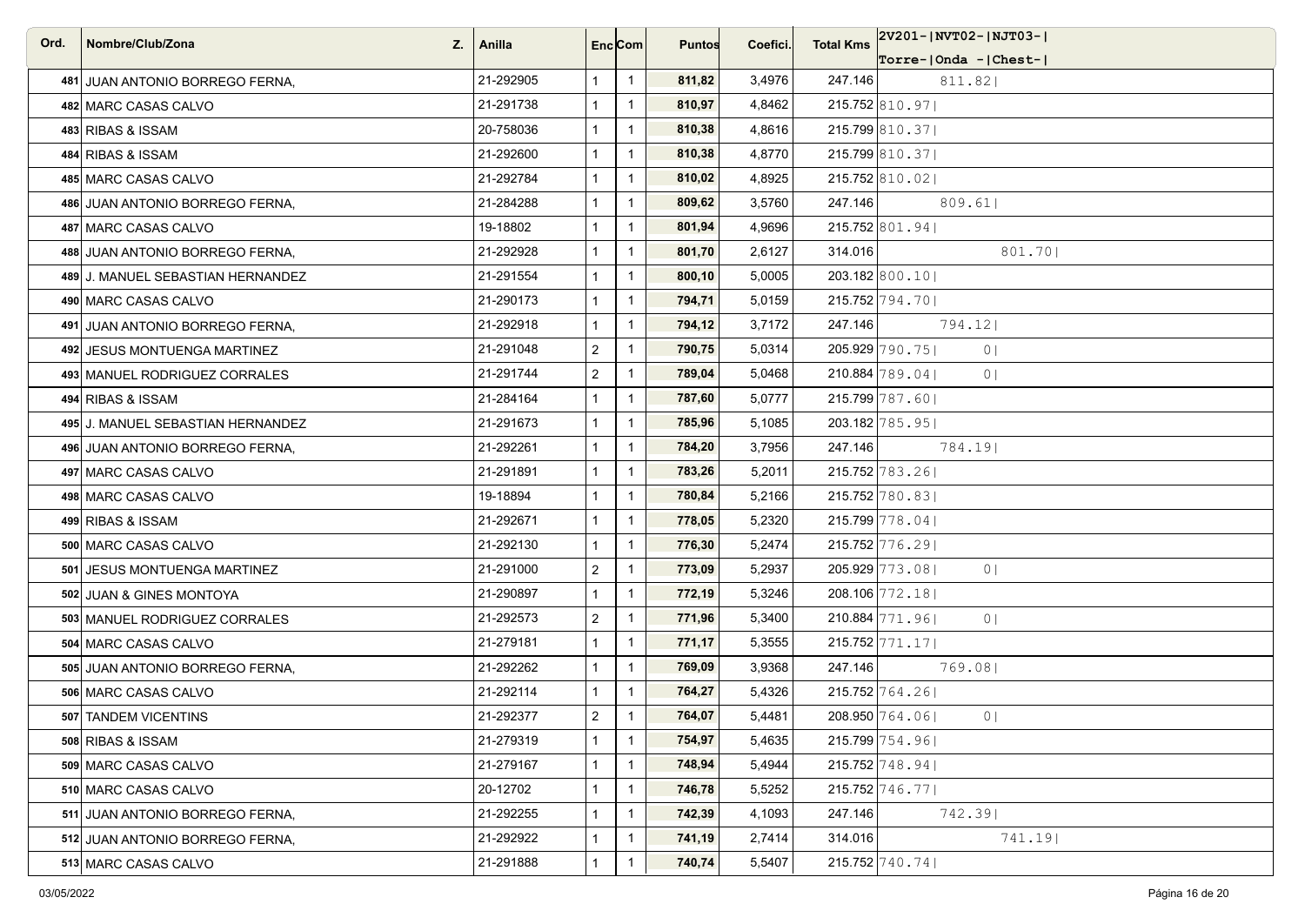| Ord. | Nombre/Club/Zona                   | Z.   Anilla |                | Enc <sub>i</sub> Com | <b>Puntos</b> | Coefici. | <b>Total Kms</b> | 2V201- NVT02- NJT03-              |
|------|------------------------------------|-------------|----------------|----------------------|---------------|----------|------------------|-----------------------------------|
|      |                                    |             |                |                      |               |          |                  | Torre- Onda - Chest-              |
|      | 514 RIBAS & ISSAM                  | 21-292650   | $\mathbf{1}$   | $\overline{1}$       | 739,92        | 5,5715   |                  | 215.799 739.91                    |
|      | 515 BERNARDO MECA                  | 20-13505    | $\mathbf{1}$   | $\mathbf{1}$         | 739,65        | 5,5870   |                  | 205.293 739.65                    |
|      | 516 FRANCISCO JAVIER SERRANO AVALO | 19-18824    | $\mathbf{1}$   | $\mathbf{1}$         | 738,10        | 5,6178   |                  | 219.761 738.09                    |
|      | 517 JUAN ANTONIO BORREGO FERNA,    | 21-279381   | $\mathbf{1}$   | $\overline{1}$       | 737,76        | 2,7542   | 314.016          | 737.76                            |
|      | 518 MARC CASAS CALVO               | 21-291847   | $\mathbf{1}$   | $\overline{1}$       | 737,25        | 5,6333   |                  | 215.752 737.24                    |
|      | 519 TANDEM VICENTINS               | 15-12864    | $\mathbf{1}$   | $\mathbf{1}$         | 733,45        | 4,1564   | 250.991          | 733.45                            |
|      | 520 MARC CASAS CALVO               | 21-292751   | $\mathbf{1}$   | $\mathbf{1}$         | 731,70        | 5,6796   |                  | 215.752 731.70                    |
|      | 521 MARC CASAS CALVO               | 21-292138   | $\mathbf{1}$   | $\overline{1}$       | 731,66        | 5,6950   |                  | 215.752 731.65                    |
|      | 522 JUAN ANTONIO BORREGO FERNA,    | 21-292923   | $\mathbf{1}$   | $\overline{1}$       | 726,19        | 4,1877   | 247.146          | 726.19                            |
|      | 523 RIBAS & ISSAM                  | 21-292644   | $\mathbf{1}$   | $\mathbf{1}$         | 724,46        | 5,7876   |                  | 215.799 724.45                    |
|      | 524 JESUS MONTUENGA MARTINEZ       | 21-291576   | $\overline{2}$ | $\overline{1}$       | 724,23        | 5,8030   |                  | 205.929 724.23<br>0 <sup>1</sup>  |
|      | 525 MARC CASAS CALVO               | 21-292121   | $\mathbf{1}$   | $\overline{1}$       | 724,06        | 5,8185   |                  | $215.752$ 724.06                  |
|      | 526 BERNARDO MECA                  | 21-292420   | $\mathbf{1}$   | $\overline{1}$       | 723,97        | 4,2034   | 247.334          | 723.961                           |
|      | 527 MARC CASAS CALVO               | 21-291713   | $\mathbf{1}$   | $\overline{1}$       | 723,36        | 5,8339   |                  | 215.752 723.35                    |
|      | 528 MARC CASAS CALVO               | 18-20080    | $\mathbf{1}$   | $\overline{1}$       | 718,11        | 5,8493   |                  | 215.752 718.11                    |
|      | 529 JAUME CONDEMINAS               | 17-11164    | $\mathbf{1}$   | $\mathbf{1}$         | 717,28        | 2,7800   | 316.284          | 717.28                            |
|      | 530 J. MANUEL SEBASTIAN HERNANDEZ  | 21-290961   | $\mathbf{1}$   | $\overline{1}$       | 716,19        | 5,8648   |                  | 203.182 716.18                    |
|      | 531 JESUS MONTUENGA MARTINEZ       | 21-291141   | $\overline{2}$ | $\mathbf{1}$         | 710,91        | 5,8956   |                  | 205.929 710.90<br>0 <sup>1</sup>  |
|      | 532 MARC CASAS CALVO               | 21-291784   | $\mathbf{1}$   | $\mathbf{1}$         | 704,57        | 5,9111   |                  | 215.752 704.56                    |
|      | 533 BERNARDO MECA                  | 21-292404   | $\mathbf{1}$   | $\overline{1}$       | 698,46        | 4,2818   | 247.334          | 698.451                           |
|      | 534 JAUME CONDEMINAS               | 21-29210086 | $\mathbf{1}$   | $\mathbf{1}$         | 693,84        | 2,8315   | 316.284          | 693.831                           |
|      | 535 RIBAS & ISSAM                  | 21-279309   | $\mathbf{1}$   | $\mathbf{1}$         | 693,84        | 5,9574   |                  | 215.799 693.83                    |
|      | 536 RIBAS & ISSAM                  | 21-292585   | $\mathbf{1}$   | $\mathbf{1}$         | 689,70        | 6,0345   |                  | 215.799 689.69                    |
|      | 537 MARC CASAS CALVO               | 21-292110   | $\mathbf{1}$   | $\overline{1}$       | 688,18        | 6,0654   |                  | 215.752 688.17                    |
|      | 538 J. MANUEL SEBASTIAN HERNANDEZ  | 21-291699   | $\mathbf{1}$   | $\overline{1}$       | 686,04        | 6,0808   |                  | 203.182 686.04                    |
|      | 539 JUAN ANTONIO BORREGO FERNA,    | 21-292906   | $\mathbf{1}$   | $\mathbf{1}$         | 683,61        | 2,8572   | 314.016          | 683.60                            |
|      | 540 JESUS MONTUENGA MARTINEZ       | 21-291203   | $\overline{2}$ | $\overline{1}$       | 683,47        | 6,1117   |                  | 205.929 683.471<br>0 <sub>1</sub> |
|      | 541 MARC CASAS CALVO               | 21-279189   | $\mathbf{1}$   | $\overline{1}$       | 677,50        | 6,1271   |                  | $215.752$ 677.50                  |
|      | 542 JUAN ANTONIO BORREGO FERNA,    | 21-292296   | $\mathbf{1}$   | $\mathbf{1}$         | 664,40        | 4,3759   | 247.146          | 664.40                            |
|      | 543 JUAN ANTONIO BORREGO FERNA.    | 21-284289   | $\mathbf{1}$   | $\mathbf{1}$         | 661,29        | 2,8958   | 314.016          | 661.29                            |
|      | 544 JUAN ANTONIO BORREGO FERNA.    | 21-292933   | $\mathbf{1}$   | $\overline{1}$       | 654,66        | 2,9087   | 314.016          | 654.66                            |
|      | 545 JAUME CONDEMINAS               | 21-292185   | $\mathbf{1}$   | $\mathbf{1}$         | 651,29        | 2,9216   | 316.284          | 651.28                            |
|      | 546 J. MANUEL SEBASTIAN HERNANDEZ  | 21-291533   | $\mathbf{1}$   | $\overline{1}$       | 650,46        | 6,1734   |                  | 203.182 650.46                    |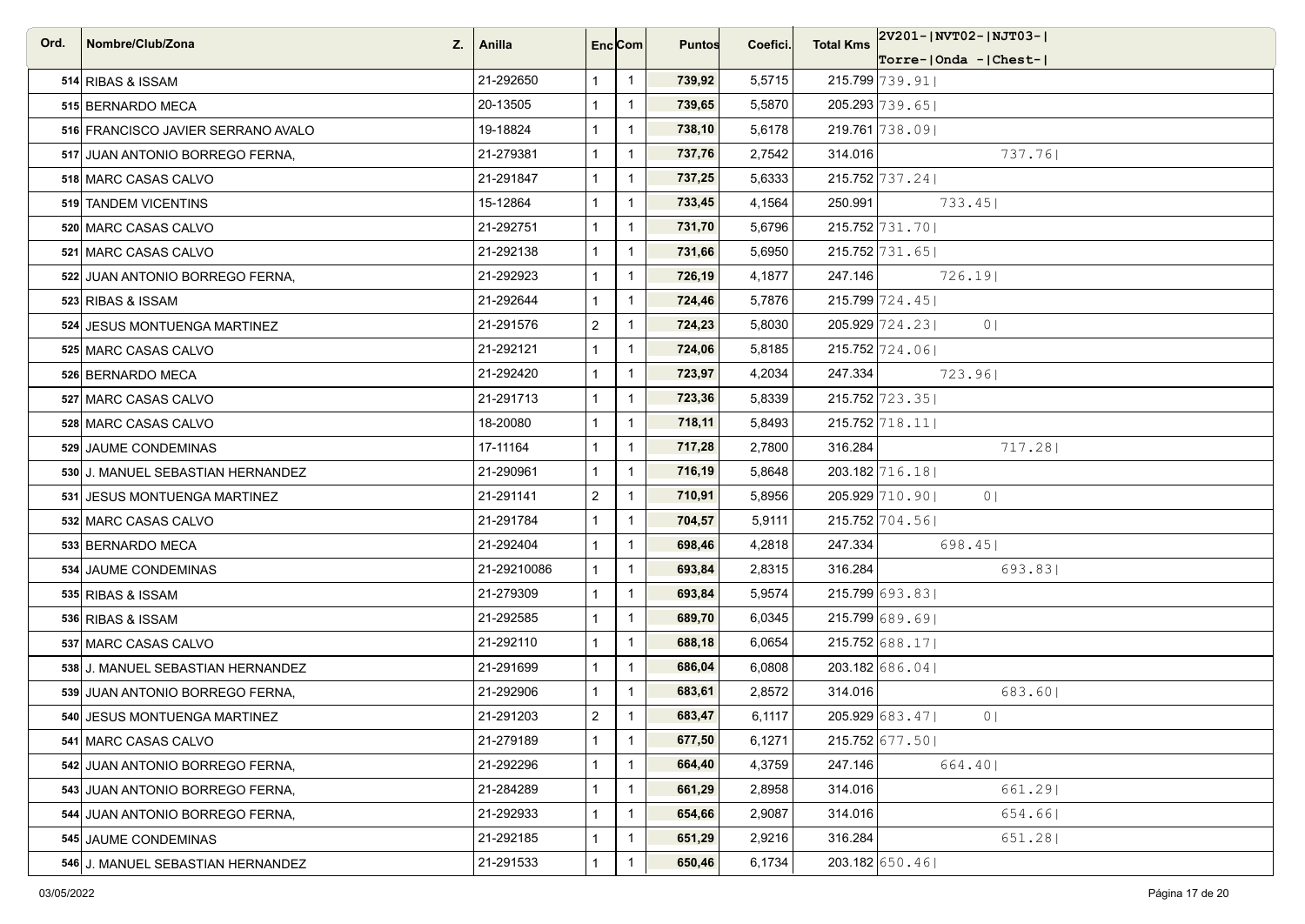| Ord. | Nombre/Club/Zona<br>Z.             | Anilla    |                | Enc <sub>i</sub> Com | <b>Puntos</b> | Coefici. | <b>Total Kms</b> | 2V201- NVT02- NJT03-             |
|------|------------------------------------|-----------|----------------|----------------------|---------------|----------|------------------|----------------------------------|
|      |                                    |           |                |                      |               |          |                  | Torre- Onda - Chest-             |
|      | 547 J. MANUEL SEBASTIAN HERNANDEZ  | 21-290966 | $\mathbf{1}$   | $\overline{1}$       | 648,08        | 6,1889   |                  | $203.182$ 648.08                 |
|      | 548 J. MANUEL SEBASTIAN HERNANDEZ  | 21-291527 | $\mathbf{1}$   | $\overline{1}$       | 635,58        | 6,2197   |                  | 203.182 635.58                   |
|      | 549 RIBAS & ISSAM                  | 22-292625 | $\mathbf{1}$   | $\overline{1}$       | 634,99        | 6,2352   |                  | 215.799 634.99                   |
|      | 550 MARC CASAS CALVO               | 20-12871  | $\mathbf{1}$   | $\overline{1}$       | 632,90        | 6,2506   |                  | 215.752 632.89                   |
|      | 551 MARC CASAS CALVO               | 18-14151  | $\mathbf{1}$   | $\overline{1}$       | 629,27        | 6,2660   |                  | 215.752 629.27                   |
|      | 552 RIBAS & ISSAM                  | 19-15165  | $\mathbf{1}$   | $\overline{1}$       | 628,98        | 6,2815   |                  | 215.799 628.98                   |
|      | 553 MARC CASAS CALVO               | 21-284020 | $\mathbf{1}$   | $\overline{1}$       | 624,14        | 6,2969   |                  | $215.752$ 624.14                 |
|      | 554 JUAN ANTONIO BORREGO FERNA.    | 21-292286 | $\mathbf{1}$   | $\overline{1}$       | 623,30        | 4,4073   | 247.146          | 623.29                           |
|      | 555 JUAN ANTONIO BORREGO FERNA,    | 18-294280 | $\mathbf{1}$   | $\overline{1}$       | 621,25        | 4,4387   | 247.146          | 621.25                           |
|      | 556 JUAN ANTONIO BORREGO FERNA,    | 21-284152 | $\mathbf{1}$   | $\overline{1}$       | 620,15        | 2,9473   | 314.016          | 620.15                           |
|      | 557 JESUS MONTUENGA MARTINEZ       | 21-291095 | $\mathbf{1}$   | $\overline{1}$       | 619,93        | 6,3278   |                  | 205.929 619.92                   |
|      | 558 JESUS MONTUENGA MARTINEZ       | 21-291131 | $\overline{2}$ | $\overline{1}$       | 619,57        | 6,3432   |                  | 205.929 619.56<br>0 <sup>1</sup> |
|      | 559 JUAN & GINES MONTOYA           | 15-11946  | $\mathbf{1}$   | $\overline{1}$       | 617,98        | 6,3741   |                  | 208.106 617.97                   |
|      | 560 FRANCISCO JAVIER SERRANO AVALO | 19-19118  | $\mathbf{1}$   | $\overline{1}$       | 609,83        | 6,4358   |                  | 219.761 609.83                   |
|      | 561 RIBAS & ISSAM                  | 21-284165 | $\mathbf{1}$   | $\overline{1}$       | 606,43        | 6,4667   |                  | 215.799 606.431                  |
|      | 562 MARC CASAS CALVO               | 21-292745 | $\mathbf{1}$   | $\overline{1}$       | 605,64        | 6,4821   |                  | $215.752$ 605.63                 |
|      | 563 JOSE TENA BUBURE               | 21-291640 | $\overline{2}$ | $\overline{1}$       | 604,21        | 4,5485   | 255.776          | 604.201<br>0 <sup>1</sup>        |
|      | 564 FRANCISCO JAVIER SERRANO AVALO | 21-292173 | $\mathbf{1}$   | $\overline{1}$       | 590,40        | 6,5130   |                  | 219.761 590.391                  |
|      | 565 JOSE TENA BUBURE               | 21-291626 | $\mathbf{1}$   | $\overline{1}$       | 564,85        | 4,6112   | 255.776          | 564.85                           |
|      | 566 RIBAS & ISSAM                  | 21-292677 | $\mathbf{1}$   | $\overline{1}$       | 561,08        | 6,5902   |                  | 215.799 561.08                   |
|      | 567 JUAN ANTONIO BORREGO FERNA,    | 21-292249 | $\mathbf{1}$   | $\overline{1}$       | 559,02        | 3,0889   | 314.016          | 559.01                           |
|      | 568 JUAN ANTONIO BORREGO FERNA,    | 21-292919 | $\mathbf{1}$   | $\overline{1}$       | 543,86        | 4,6583   | 247.146          | 543.85                           |
|      | 569 JUAN ANTONIO BORREGO FERNA,    | 21-292288 | $\mathbf{1}$   | $\overline{1}$       | 540,61        | 4,6739   | 247.146          | 540.61                           |
|      | 570 JUAN ANTONIO BORREGO FERNA,    | 21-284110 | $\mathbf{1}$   | $\overline{1}$       | 539,36        | 3,1404   | 314.016          | 539.35                           |
|      | 571 JESUS MONTUENGA MARTINEZ       | 21-291097 | $\mathbf{1}$   | $\overline{1}$       | 535,10        | 6,6673   |                  | 205.929 535.09                   |
|      | 572 JAUME CONDEMINAS               | 21-292199 | $\mathbf{1}$   | $\overline{1}$       | 533,96        | 3,1661   | 316.284          | 533.95                           |
|      | 573 JUAN ANTONIO BORREGO FERNA,    | 21-292931 | $\mathbf{1}$   | -1                   | 531,26        | 3,1790   | 314.016          | 531.261                          |
|      | 574 TANDEM VICENTINS               | 21-292350 | $\mathbf{1}$   | $\overline{1}$       | 529,51        | 6,6982   |                  | 208.950 529.51                   |
|      | 575 MARC CASAS CALVO               | 21-291707 | $\mathbf{1}$   | $\overline{1}$       | 526,36        | 6,7136   |                  | 215.752 526.361                  |
|      | 576 TANDEM VICENTINS               | 18-13054  | $\overline{a}$ | $\overline{2}$       | 525,96        | 8,8302   | 568.852          | 347.94   178.01                  |
|      | 577 MARC CASAS CALVO               | 21-291813 | $\mathbf{1}$   | $\overline{1}$       | 517,09        | 6,7291   |                  | 215.752 517.08                   |
|      | 578 JESUS MONTUENGA MARTINEZ       | 21-291088 | $\mathbf{1}$   | $\overline{1}$       | 515,70        | 4,7053   | 247.970          | 515.70                           |
|      | 579 JUAN & GINES MONTOYA           | 21-290792 | $\mathbf{1}$   | $\overline{1}$       | 510,52        | 6,7599   |                  | 208.106 510.51                   |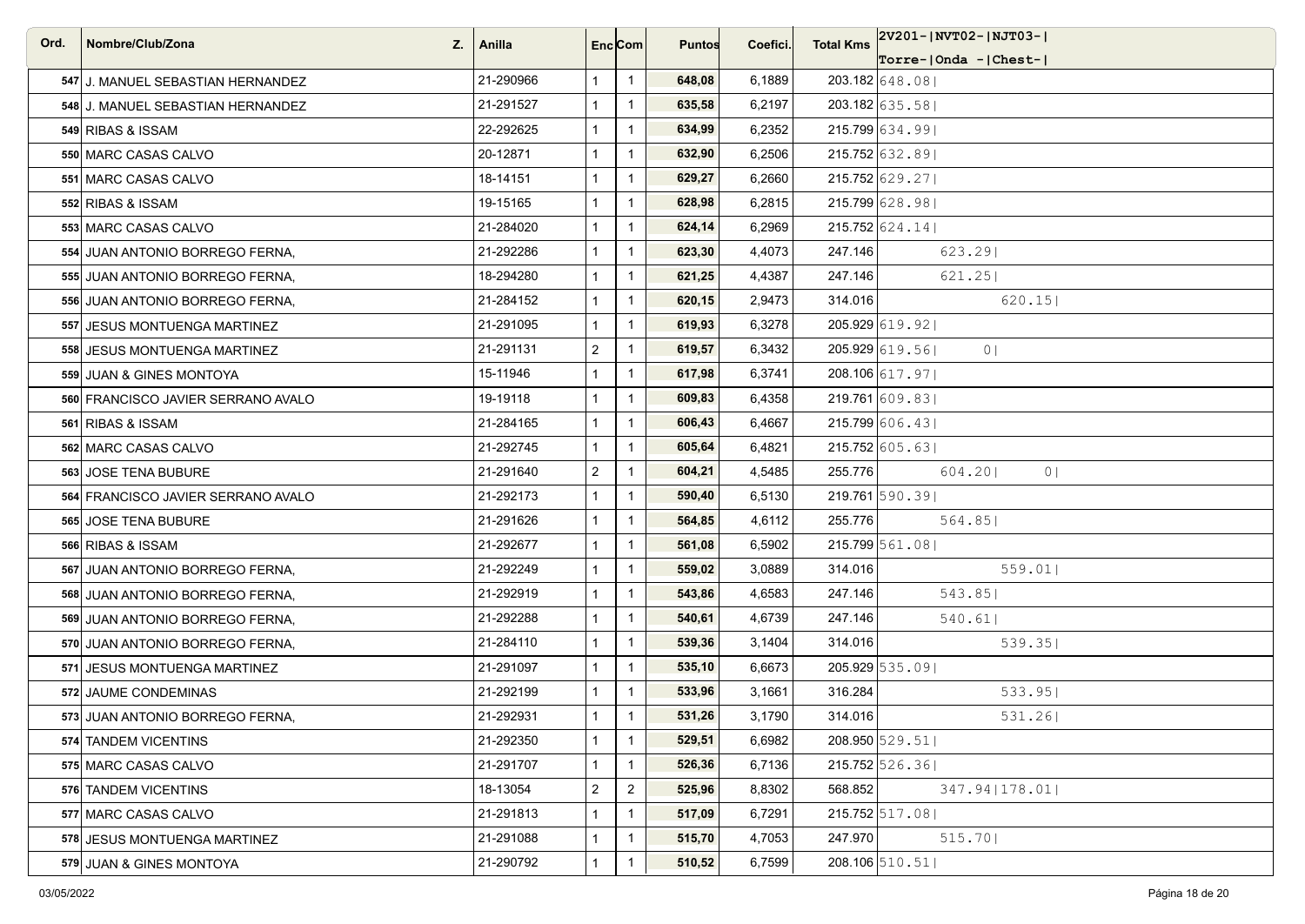| Ord. | Nombre/Club/Zona<br>Z.             | Anilla      | Enc Com        |                | <b>Puntos</b> | Coefici. | <b>Total Kms</b> | 2V201-JNVT02-JNJT03-J            |
|------|------------------------------------|-------------|----------------|----------------|---------------|----------|------------------|----------------------------------|
|      |                                    |             |                |                |               |          |                  | $Torre-IOnda -  Check-I $        |
|      | 580 TANDEM VICENTINS               | 21-279392   | $\overline{2}$ | $\overline{1}$ | 500,78        | 6,7754   |                  | 208.950 500.78<br>0 <sub>1</sub> |
|      | 581 RIBAS & ISSAM                  | 21-292643   | $\mathbf{1}$   | $\mathbf{1}$   | 500,09        | 6,7908   |                  | 215.799 500.09                   |
|      | 582 JUAN ANTONIO BORREGO FERNA,    | 21-292259   | $\mathbf{1}$   | $\overline{1}$ | 499,68        | 3,2304   | 314.016          | 499.671                          |
|      | 583 JUAN ANTONIO BORREGO FERNA,    | 21-292914   | $\mathbf{1}$   | $\overline{1}$ | 498,33        | 3,2433   | 314.016          | 498.32                           |
|      | 584 MARC CASAS CALVO               | 21-292727   | $\mathbf{1}$   | $\mathbf{1}$   | 495,03        | 6,8217   |                  | $215.752$ 495.02                 |
|      | 585 FRANCISCO JAVIER SERRANO AVALO | 20-13539    | $\mathbf{1}$   | $\mathbf{1}$   | 467,86        | 6,8680   |                  | 219.761 467.86                   |
|      | 586 TANDEM VICENTINS               | 17-156845   | $\mathbf{1}$   | $\mathbf{1}$   | 463,68        | 3,3077   | 317.861          | 463.68                           |
|      | 587 MARC CASAS CALVO               | 19-18828    | $\mathbf{1}$   | $\mathbf{1}$   | 461,47        | 6,8834   |                  | $215.752$  461.46                |
|      | 588 FRANCISCO JAVIER SERRANO AVALO | 20-13521    | $\mathbf{1}$   | $\mathbf{1}$   | 457,44        | 6,8988   |                  | $219.761$ 457.44                 |
|      | 589 JESUS MONTUENGA MARTINEZ       | 21-291143   | $\overline{2}$ | $\mathbf{1}$   | 456,88        | 6,9297   |                  | 205.929 456.87<br>0 <sub>1</sub> |
|      | 590 JESUS MONTUENGA MARTINEZ       | 18-98307660 | $\mathbf{1}$   | $\mathbf{1}$   | 452,16        | 4,8308   | 247.970          | 452.16                           |
|      | 591 JUAN & GINES MONTOYA           | 21-290896   | $\overline{2}$ | $\overline{1}$ | 451,19        | 6,9451   |                  | 208.106 451.19<br>0 <sup>1</sup> |
|      | 592 J. MANUEL SEBASTIAN HERNANDEZ  | 21-291570   | $\mathbf{1}$   | $\mathbf{1}$   | 450,98        | 6,9606   |                  | $203.182$ 450.97                 |
|      | 593 JAUME CONDEMINAS               | 20-1750172  | $\mathbf{1}$   | $\mathbf{1}$   | 449,36        | 3,3334   | 316.284          | 449.361                          |
|      | 594 J. MANUEL SEBASTIAN HERNANDEZ  | 21-291581   | $\mathbf{1}$   | $\mathbf{1}$   | 442,96        | 6,9760   |                  | $203.182$ 442.96                 |
|      | 595 RIBAS & ISSAM                  | 21-292614   | $\mathbf{1}$   | $\mathbf{1}$   | 441,37        | 6,9914   |                  | $215.799$  441.37                |
|      | 596 TANDEM VICENTINS               | 16-156864   | $\mathbf{1}$   | $\overline{1}$ | 437,28        | 3,3463   | 317.861          | 437.28                           |
|      | 597 MARC CASAS CALVO               | 21-291872   | $\mathbf{1}$   | $\mathbf{1}$   | 434,98        | 7,0069   |                  | $215.752$ 434.97                 |
|      | 598 JUAN ANTONIO BORREGO FERNA,    | 21-292258   | $\mathbf{1}$   | $\overline{1}$ | 432,57        | 3,3591   | 314.016          | 432.57                           |
|      | 599 JUAN ANTONIO BORREGO FERNA,    | 21-284284   | $\mathbf{1}$   | $\overline{1}$ | 426,41        | 3,4235   | 314.016          | 426.41                           |
|      | 600 JAUME CONDEMINAS               | 21-292187   | $\mathbf{1}$   | $\mathbf{1}$   | 423,40        | 3,4364   | 316.284          | 423.40                           |
|      | 601 JESUS MONTUENGA MARTINEZ       | 21-291103   | $\mathbf{1}$   | $\mathbf{1}$   | 421,29        | 4,8621   | 247.970          | 421.28                           |
|      | 602 MARC CASAS CALVO               | 21-279173   | $\mathbf{1}$   | $\overline{1}$ | 421,00        | 7,0223   |                  | $215.752$ 420.99                 |
|      | 603 JUAN ANTONIO BORREGO FERNA,    | 21-284291   | $\mathbf{1}$   | $\overline{1}$ | 415,52        | 3,4492   | 314.016          | 415.51                           |
|      | 604 JAUME CONDEMINAS               | 21-292194   | $\mathbf{1}$   | $\mathbf{1}$   | 409,80        | 3,4621   | 316.284          | 409.79                           |
|      | 605 JAUME CONDEMINAS               | 21-292204   | $\mathbf{1}$   | $\overline{1}$ | 409,76        | 3,4750   | 316.284          | 409.76                           |
|      | 606 JAUME CONDEMINAS               | 21-292189   | $\mathbf{1}$   | $\mathbf{1}$   | 397,00        | 3,5007   | 316.284          | 397.001                          |
|      | 607 MARC CASAS CALVO               | 21-291853   | $\mathbf{1}$   | $\overline{1}$ | 395,81        | 7,0686   |                  | $215.752$ 395.80                 |
|      | 608 RIBAS & ISSAM                  | 20-13801    | $\mathbf{1}$   | $\mathbf{1}$   | 373,34        | 7,0995   |                  | $215.799$ 373.34                 |
|      | 609 J. MANUEL SEBASTIAN HERNANDEZ  | 21-291949   | $\mathbf{1}$   | $\mathbf{1}$   | 372,23        | 7,1149   |                  | $203.182$ 372.22                 |
|      | 610 JUAN ANTONIO BORREGO FERNA,    | 21-292246   | $\mathbf{1}$   | $\mathbf{1}$   | 366,52        | 3,5136   | 314.016          | 366.51                           |
|      | 611 JAUME CONDEMINAS               | 21-292220   | $\mathbf{1}$   | $\mathbf{1}$   | 361,59        | 3,5265   | 316.284          | 361.58                           |
|      | 612 RIBAS & ISSAM                  | 21-292646   | $\mathbf{1}$   | $\mathbf{1}$   | 361,38        | 7,1458   |                  | 215.799 361.37                   |